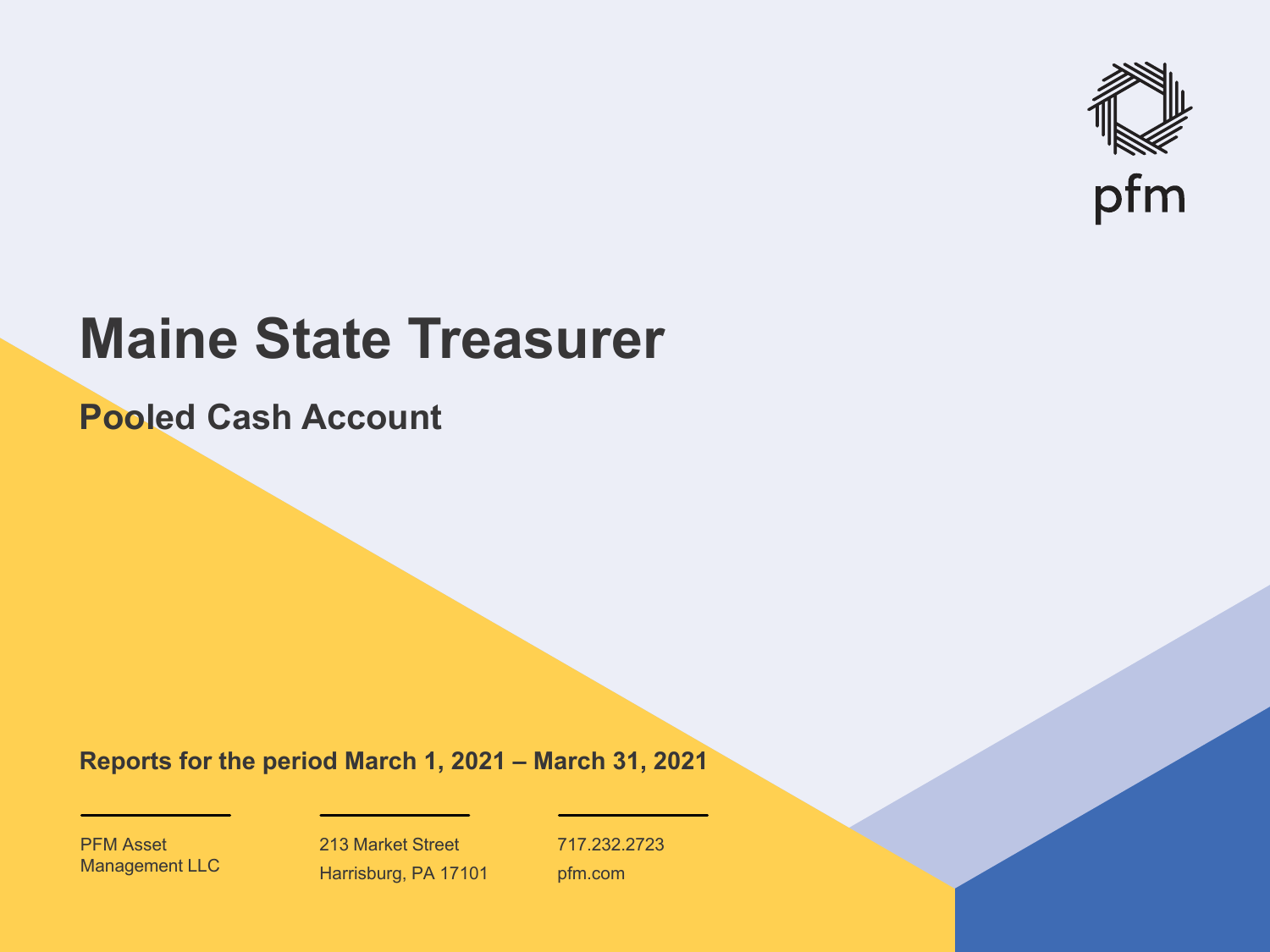#### **Maine State Treasurer Activity and Performance Summary For the Month Ending March 31, 2021**

### **Amortized Cost Basis Activity Summary Detail of Amortized Cost Basis Returnal Amortized Cost Basis Returnal Amortized Cost Basis Returnal Amortized Cost Basis Returnal Amortized Cost Basis Returnal Amortized Cost Basis**

| <b>Beginning Amortized Cost Value</b>   |                | 2,858,230,975.22 | <b>Interest Earned</b>                       |
|-----------------------------------------|----------------|------------------|----------------------------------------------|
| Additions                               |                |                  |                                              |
| Contributions                           | 0.00           |                  | <b>Current Holdings</b>                      |
| <b>Interest Received</b>                | 945,958.50     |                  | Cash and Equivalents<br>38,672.91            |
| <b>Accrued Interest Sold</b>            | 0.00           |                  | 0.00<br>Repurchase Agreement                 |
| Gain on Sales                           | 0.00           |                  | <b>Certificates of Deposit</b><br>291,486.12 |
| <b>Total Additions</b>                  |                | 945,958.50       | 0.00<br><b>Commercial Paper</b>              |
| <b>Deductions</b>                       |                |                  | U.S. Treasuries<br>777,643.94                |
| Withdrawals                             | 271,090,257.75 |                  | Federal Agency<br>515,676.88                 |
| <b>Accrued Interest Purchased</b>       | 1,208.56       |                  | 51,674.37<br>Corporate                       |
| Loss on Sales                           | 0.00           |                  |                                              |
|                                         |                |                  | <b>Sales and Maturities</b>                  |
| <b>Total Deductions</b>                 |                | (271,091,466.31) | 0.00<br>Repurchase Agreement                 |
| Accretion (Amortization) for the Period |                | (118, 579.67)    | 0.00<br><b>Commercial Paper</b>              |
| <b>Ending Amortized Cost Value</b>      |                | 2,587,966,887.74 | <b>Certificates of Deposit</b><br>0.00       |
| <b>Ending Fair Value</b>                |                | 2,600,774,971.71 | 0.00<br>U.S. Treasuries                      |
| Unrealized Gain (Loss)                  |                | 12,808,083.97    | 0.00<br>Federal Agency                       |
|                                         |                |                  | $\sim$ $\sim$ $\sim$                         |

|                                         | $\frac{1}{2}$ and the case of state $\frac{1}{2}$ and $\frac{1}{2}$ and $\frac{1}{2}$ |                  |                                |                        | $\frac{1}{2}$                      |                            |                     |
|-----------------------------------------|---------------------------------------------------------------------------------------|------------------|--------------------------------|------------------------|------------------------------------|----------------------------|---------------------|
| <b>Beginning Amortized Cost Value</b>   |                                                                                       | 2,858,230,975.22 |                                | <b>Interest Earned</b> | <b>Accretion</b><br>(Amortization) | <b>Realized Gain(Loss)</b> | <b>Total Income</b> |
| Additions                               |                                                                                       |                  |                                |                        |                                    |                            |                     |
| Contributions                           | 0.00                                                                                  |                  | <b>Current Holdings</b>        |                        |                                    |                            |                     |
| <b>Interest Received</b>                | 945,958.50                                                                            |                  | Cash and Equivalents           | 38,672.91              | 0.00                               | 0.00                       | 38,672.91           |
| <b>Accrued Interest Sold</b>            | 0.00                                                                                  |                  | Repurchase Agreement           | 0.00                   | 0.00                               | 0.00                       | 0.00                |
| Gain on Sales                           | 0.00                                                                                  |                  | <b>Certificates of Deposit</b> | 291,486.12             | 0.00                               | 0.00                       | 291,486.12          |
| <b>Total Additions</b>                  |                                                                                       | 945,958.50       | <b>Commercial Paper</b>        | 0.00                   | 0.00                               | 0.00                       | 0.00                |
| Deductions                              |                                                                                       |                  | U.S. Treasuries                | 777,643.94             | (94, 777.53)                       | 0.00                       | 682,866.41          |
| Withdrawals                             | 271,090,257.75                                                                        |                  | Federal Agency                 | 515,676.88             | (22, 891.04)                       | 0.00                       | 492,785.84          |
| <b>Accrued Interest Purchased</b>       | 1,208.56                                                                              |                  | Corporate                      | 51,674.37              | (911.10)                           | 0.00                       | 50,763.27           |
| Loss on Sales                           | 0.00                                                                                  |                  |                                |                        |                                    |                            |                     |
|                                         |                                                                                       |                  | <b>Sales and Maturities</b>    |                        |                                    |                            |                     |
| <b>Total Deductions</b>                 |                                                                                       | (271,091,466.31) | Repurchase Agreement           | 0.00                   | 0.00                               | 0.00                       | 0.00                |
| Accretion (Amortization) for the Period |                                                                                       | (118, 579.67)    | <b>Commercial Paper</b>        | 0.00                   | 0.00                               | 0.00                       | 0.00                |
| <b>Ending Amortized Cost Value</b>      |                                                                                       | 2,587,966,887.74 | <b>Certificates of Deposit</b> | 0.00                   | 0.00                               | 0.00                       | 0.00                |
| Ending Fair Value                       |                                                                                       | 2,600,774,971.71 | U.S. Treasuries                | 0.00                   | 0.00                               | 0.00                       | 0.00                |
| Unrealized Gain (Loss)                  |                                                                                       | 12,808,083.97    | Federal Agency                 | 0.00                   | 0.00                               | 0.00                       | 0.00                |
|                                         |                                                                                       |                  | Corporate                      | 0.00                   | 0.00                               | 0.00                       | 0.00                |
|                                         |                                                                                       |                  | <b>Total</b>                   | 1,675,154.22           | (118, 579.67)                      | 0.00                       | 1,556,574.55        |

### **Annualized Comparative Rates of Return Summary of Amortized Cost Basis Return for the Period**

|                | <b>Twelve</b>         | Six                   |               |                                             | <b>Total Portfolio</b> |
|----------------|-----------------------|-----------------------|---------------|---------------------------------------------|------------------------|
|                | <b>Month Trailing</b> | <b>Month Trailing</b> | For the Month | Interest Earned                             | 1,675,154.22           |
| Fed Funds      | 0.25%                 | 0.25%                 | 0.25%         | Accretion (Amortization)                    | (118, 579.67)          |
| Overnight Repo | 0.11%                 | 0.09%                 | 0.03%         | Realized Gain (Loss) on Sales               | 0.00                   |
| 3 Month T-Bill | 0.09%                 | 0.06%                 | 0.02%         | Total Income on Portfolio                   | 1,556,574.55           |
| 6 Month T-Bill | 0.11%                 | 0.08%                 | 0.04%         | Average Daily Historical Cost               | 2,700,466,187.41       |
| 1 Year T-Note  | 0.15%                 | 0.12%                 | 0.10%         | <b>Annualized Return</b>                    | 0.68%                  |
| 2 Year T-Note  | 0.15%                 | 0.14%                 | 0.15%         | Annualized Return Fiscal Year to Date       | 0.71%                  |
| 5 Year T-Note  | 0.40%                 | 0.48%                 | 0.82%         | <b>Investment Advisory Fees</b>             | 14,583.34              |
|                |                       |                       |               | Annualized Return (net of fees)             | 0.67%                  |
|                |                       |                       |               | Weighted Average Effective Duration in Days | 237                    |

|                | <b>Twelve</b>         | Six                   |                      |
|----------------|-----------------------|-----------------------|----------------------|
|                | <b>Month Trailing</b> | <b>Month Trailing</b> | <b>For the Month</b> |
| Fed Funds      | 0.25%                 | 0.25%                 | 0.25%                |
| Overnight Repo | 0.11%                 | 0.09%                 | 0.03%                |
| 3 Month T-Bill | 0.09%                 | 0.06%                 | 0.02%                |
| 6 Month T-Bill | 0.11%                 | 0.08%                 | 0.04%                |
| 1 Year T-Note  | 0.15%                 | 0.12%                 | 0.10%                |
| 2 Year T-Note  | 0.15%                 | 0.14%                 | 0.15%                |
| 5 Year T-Note  | 0.40%                 | 0.48%                 | 0.82%                |
|                |                       |                       |                      |
|                |                       |                       |                      |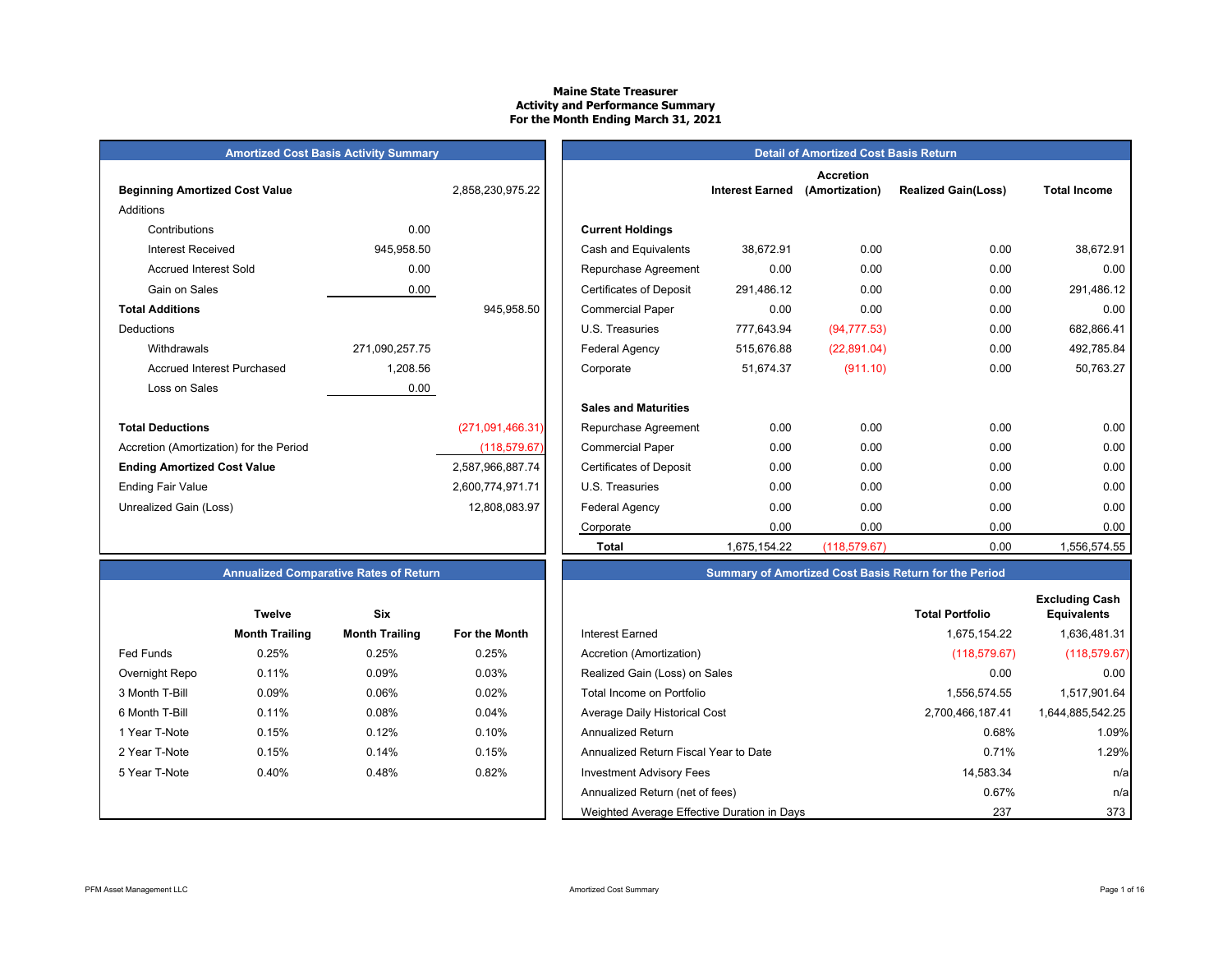### **Maine State TreasurerActivity and Performance Summary For the Month Ending March 31, 2021**

### **Fair Value Basis Activity Summary Beginning Fair Value 1.2.332 <b>Interest Earned Earned Earned Earned Earned Earned 2,872,450,573.32** Additions Contributions 0.00Accrued Interest Sold 0.00 **Total Additions**DeductionsAccrued Interest Purchased 1,208.56 **Total Deductions** $(271,091,466.31)$ Change in Fair Value for the Period (1,530,093.80) **Ending Fair Value** 2,600,774,971.71

| ning Fair Value                 |                | 2,872,450,573.32 |                                | <b>Interest Earned</b> | <b>Change in Fair Value</b> | <b>Total Income</b> |
|---------------------------------|----------------|------------------|--------------------------------|------------------------|-----------------------------|---------------------|
| ons                             |                |                  |                                |                        |                             |                     |
| Contributions                   | 0.00           |                  | <b>Current Holdings</b>        |                        |                             |                     |
| Interest Received               | 945,958.50     |                  | Cash and Equivalents           | 38,672.91              | 0.00                        | 38,672.91           |
| Accrued Interest Sold           | 0.00           |                  | Repurchase Agreement           | 0.00                   | 0.00                        | 0.00                |
| <b>Additions</b>                |                | 945,958.50       | <b>Certificates of Deposit</b> | 291,486.12             | 0.00                        | 291,486.12          |
|                                 |                |                  | <b>Commercial Paper</b>        | 0.00                   | 0.00                        | 0.00                |
| ctions                          |                |                  | U.S. Treasuries                | 777,643.94             | (675,087.79)                | 102,556.15          |
| Withdrawals                     | 271,090,257.75 |                  | Federal Agency                 | 515,676.88             | (807, 912.06)               | (292, 235.18)       |
| Accrued Interest Purchased      | 1,208.56       |                  | Corporate                      | 51,674.37              | (47,093.95)                 | 4,580.42            |
| <b>Deductions</b>               |                | (271,091,466.31) | <b>Sales and Maturities</b>    |                        |                             |                     |
|                                 |                |                  | Repurchase Agreements          | 0.00                   | 0.00                        | 0.00                |
| ge in Fair Value for the Period |                | (1,530,093.80)   | <b>Commercial Paper</b>        | 0.00                   | 0.00                        | 0.00                |
| ıg Fair Value                   |                | 2,600,774,971.71 | <b>Certificates of Deposit</b> | 0.00                   | 0.00                        | 0.00                |
|                                 |                |                  | U.S. Treasuries                | 0.00                   | 0.00                        | 0.00                |
|                                 |                |                  | Federal Agency                 | 0.00                   | 0.00                        | 0.00                |
|                                 |                |                  | Corporate                      | 0.00                   | 0.00                        | 0.00                |
|                                 |                |                  | <b>Total</b>                   | 1,675,154.22           | (1,530,093.80)              | 145,060.42          |

**Detail of Fair Value Basis Return**

### **Annualized Comparative Rates of Return**

|                | <b>Twelve</b>         | Six                   |                      |
|----------------|-----------------------|-----------------------|----------------------|
|                | <b>Month Trailing</b> | <b>Month Trailing</b> | <b>For the Month</b> |
| Fed Funds      | 0.25%                 | 0.25%                 | 0.25%                |
| Overnight Repo | 0.11%                 | 0.09%                 | 0.03%                |
| 3 Month T-Bill | 0.12%                 | 0.11%                 | 0.08%                |
| 6 Month T-Bill | 0.15%                 | 0.19%                 | 0.20%                |
| 1 Year T-Note  | 0.17%                 | 0.24%                 | 0.28%                |
| 2 Year T-Note  | 0.19%                 | 0.07%                 | 0.04%                |
| 5 Year T-Note  | $-1.91%$              | $-5.21%$              | $-6.88%$             |
|                |                       |                       |                      |
|                |                       |                       |                      |

|                | <b>Twelve</b>         | <b>Six</b>            |               |                                             | <b>Total Portfolio</b> | <b>Excluding Cash</b><br><b>Equivalents</b> |
|----------------|-----------------------|-----------------------|---------------|---------------------------------------------|------------------------|---------------------------------------------|
|                | <b>Month Trailing</b> | <b>Month Trailing</b> | For the Month | Interest Earned                             | 1,675,154.22           | 1,636,481.31                                |
| Fed Funds      | 0.25%                 | 0.25%                 | 0.25%         | Change in Fair Value                        | (1,530,093.80)         | (1,530,093.80)                              |
| Overnight Repo | 0.11%                 | 0.09%                 | 0.03%         | Total Income on Portfolio                   | 145.060.42             | 106,387.51                                  |
| 3 Month T-Bill | 0.12%                 | 0.11%                 | 0.08%         | Average Daily Historical Cost               | 2,700,466,187.41       | 1,644,885,542.25                            |
| 6 Month T-Bill | 0.15%                 | 0.19%                 | 0.20%         | <b>Annualized Return</b>                    | 0.06%                  | 0.08%                                       |
| 1 Year T-Note  | 0.17%                 | 0.24%                 | 0.28%         | Annualized Return Fiscal Year to Date       | 0.32%                  | 0.56%                                       |
| 2 Year T-Note  | 0.19%                 | 0.07%                 | 0.04%         | Weighted Average Effective Duration in Days | 237                    | 373                                         |
| 5 Year T-Note  | $-1.91%$              | $-5.21%$              | -6.88%        |                                             |                        |                                             |
|                |                       |                       |               |                                             |                        |                                             |

**Summary of Fair Value Basis Return for the Period**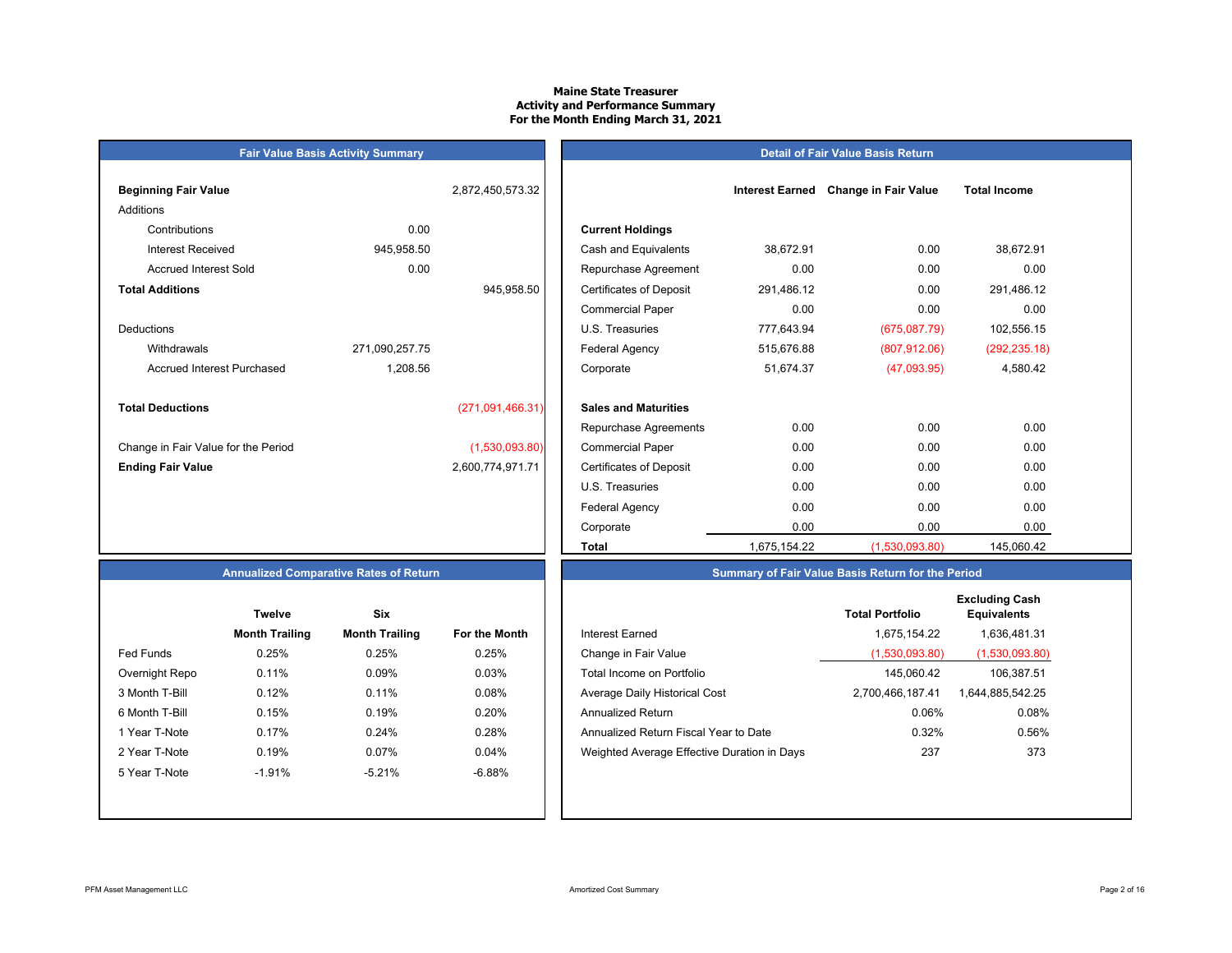### **Maine State Treasurer Investments - By Security Type As of March 31, 2021**

|                                |                  |                   |                  |                     |                                  | Weighted<br>Average             | Weighted<br>Average<br><b>Effective</b> |                     | Weighted         |
|--------------------------------|------------------|-------------------|------------------|---------------------|----------------------------------|---------------------------------|-----------------------------------------|---------------------|------------------|
| <b>Security Type</b>           | Original<br>Cost | Amortized<br>Cost | Fair<br>Value    | Accrued<br>Interest | <b>Unrealized</b><br>Gain (Loss) | <b>Final Maturity</b><br>(Days) | <b>Duration</b><br>(Years)              | Asset<br>Allocation | Average<br>Yield |
| Cash and Cash Equivalents      | 945,000,000.00   | 945,000,000.00    | 945,000,000.00   | 38,668.32           | 0.00                             |                                 | 0.00                                    | 36.3%               | 0.05%            |
| Repurchase Agreements          | 0.00             | 0.00              | 0.00             | 0.00                | 0.00                             |                                 |                                         | 0.0%                |                  |
| <b>Commercial Paper</b>        | 0.00             | 0.00              | 0.00             | 0.00                | 0.00                             |                                 |                                         | 0.0%                |                  |
| <b>Certificates of Deposit</b> | 205,000,000.00   | 205,000,000.00    | 205,000,000.00   | 5,797,236.12        | 0.00                             | 266                             | 0.74                                    | 7.9%                | 1.65%            |
| U.S. Treasuries                | 603,936,617.21   | 602,115,801.54    | 610,568,795.20   | 2,323,924.37        | 8,452,993.66                     | 383                             | 1.04                                    | 23.5%               | 1.33%            |
| U.S. Instrumentality           | 809,092,536.25   | 808,960,738.96    | 812,858,936.11   | 1,829,582.37        | 3,898,197.15                     | 722                             | 1.08                                    | 31.3%               | 0.74%            |
| Corporate                      | 26,837,592.85    | 26,890,347.24     | 27,347,240.40    | 66,229.42           | 456,893.16                       | 328                             | 0.86                                    | 1.1%                | 2.29%            |
| Total                          | 2,589,866,746.31 | 2,587,966,887.74  | 2,600,774,971.71 | 10,055,640.60       | 12,808,083.97                    | 341                             | 0.65                                    | 100.0%              | 0.72%            |

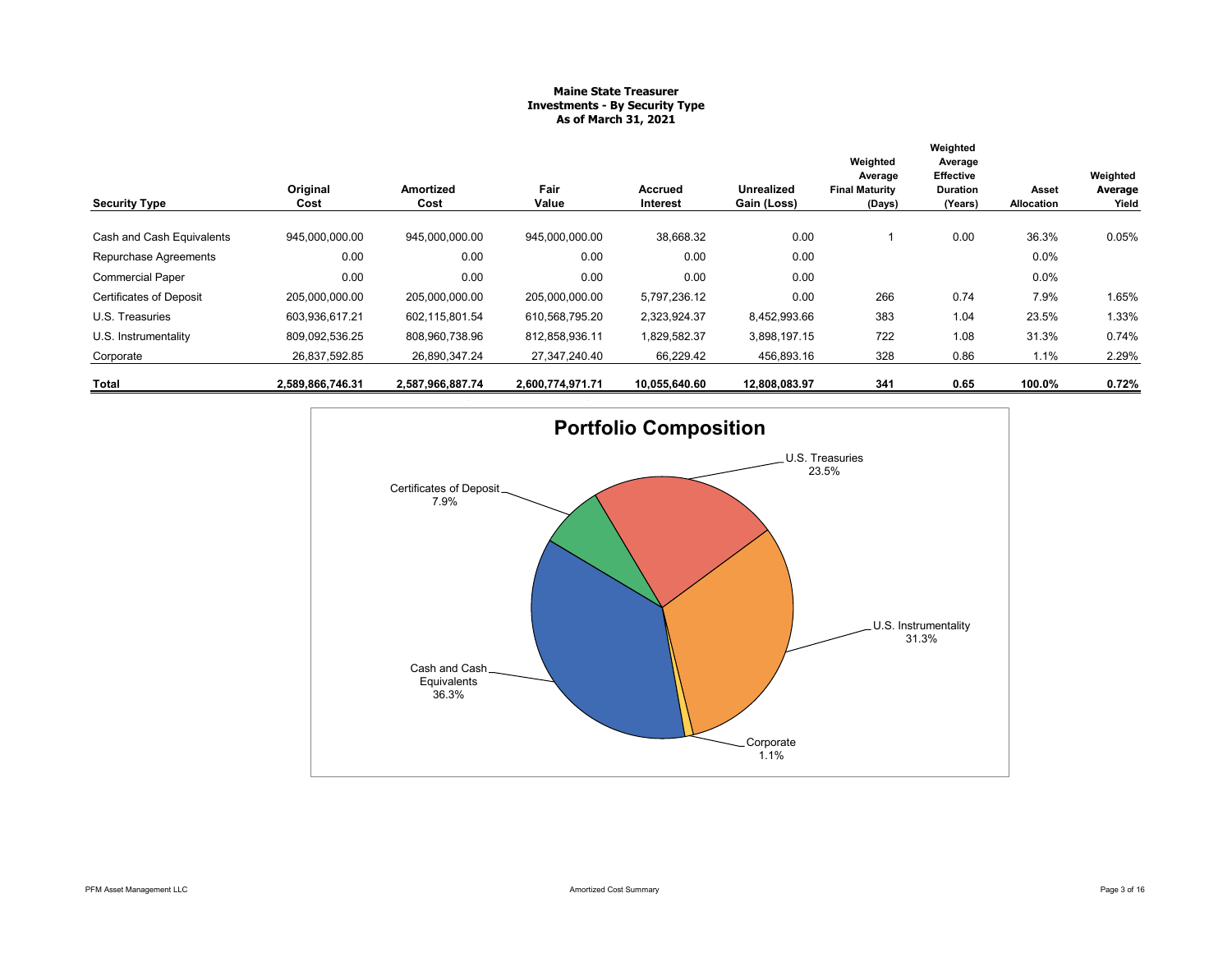### **Maine State Treasurer Investments - By Maturity As of March 31, 2021**

|                  | <b>Maturity Distribution</b> | <b>Original Cost</b><br>March 31, 2021 | Percentage   |              | <b>Original Cost</b><br>February 28, 2021 |
|------------------|------------------------------|----------------------------------------|--------------|--------------|-------------------------------------------|
|                  | Overnight                    | 945,000,000.00                         | 36.5%        |              | 1,240,000,000.00                          |
|                  | Under 90 Days                | 204,984,000.00                         | 7.9%         |              | 154,984,000.00                            |
|                  | 90 to 180 Days               | 55, 197, 070.32                        | 2.1%         |              | 105, 197, 070.32                          |
|                  | 180 Days to 1 Year           | 183,089,294.41                         | 7.1%         |              | 126,003,614.06                            |
|                  | 1 to 2 Years                 | 688,399,753.14                         | 26.6%        |              | 745,485,433.49                            |
|                  | 2 to 3 Years                 | 513,196,628.44                         | 19.8%        |              | 488, 342, 136.25                          |
|                  | Over 3 Years                 |                                        | 0.0%         |              |                                           |
|                  | Totals <sub>\$</sub>         | 2,589,866,746.31                       | 100.0%       | \$           | 2,860,012,254.12                          |
| \$1,400,000,000  |                              |                                        |              |              | March 31, 2021                            |
| \$1,200,000,000  |                              |                                        |              |              | February 28, 2021                         |
| \$1,000,000,000  |                              |                                        |              |              |                                           |
| \$800,000,000    |                              |                                        |              |              |                                           |
| \$600,000,000    |                              |                                        |              |              |                                           |
| \$400,000,000    |                              |                                        |              |              |                                           |
| \$200,000,000    |                              |                                        |              |              |                                           |
| \$-<br>Overnight | Under 90 Days                | 90 to 180 Days<br>180 Days to 1 Year   | 1 to 2 Years | 2 to 3 Years | Over 3 Years                              |
|                  |                              |                                        |              |              |                                           |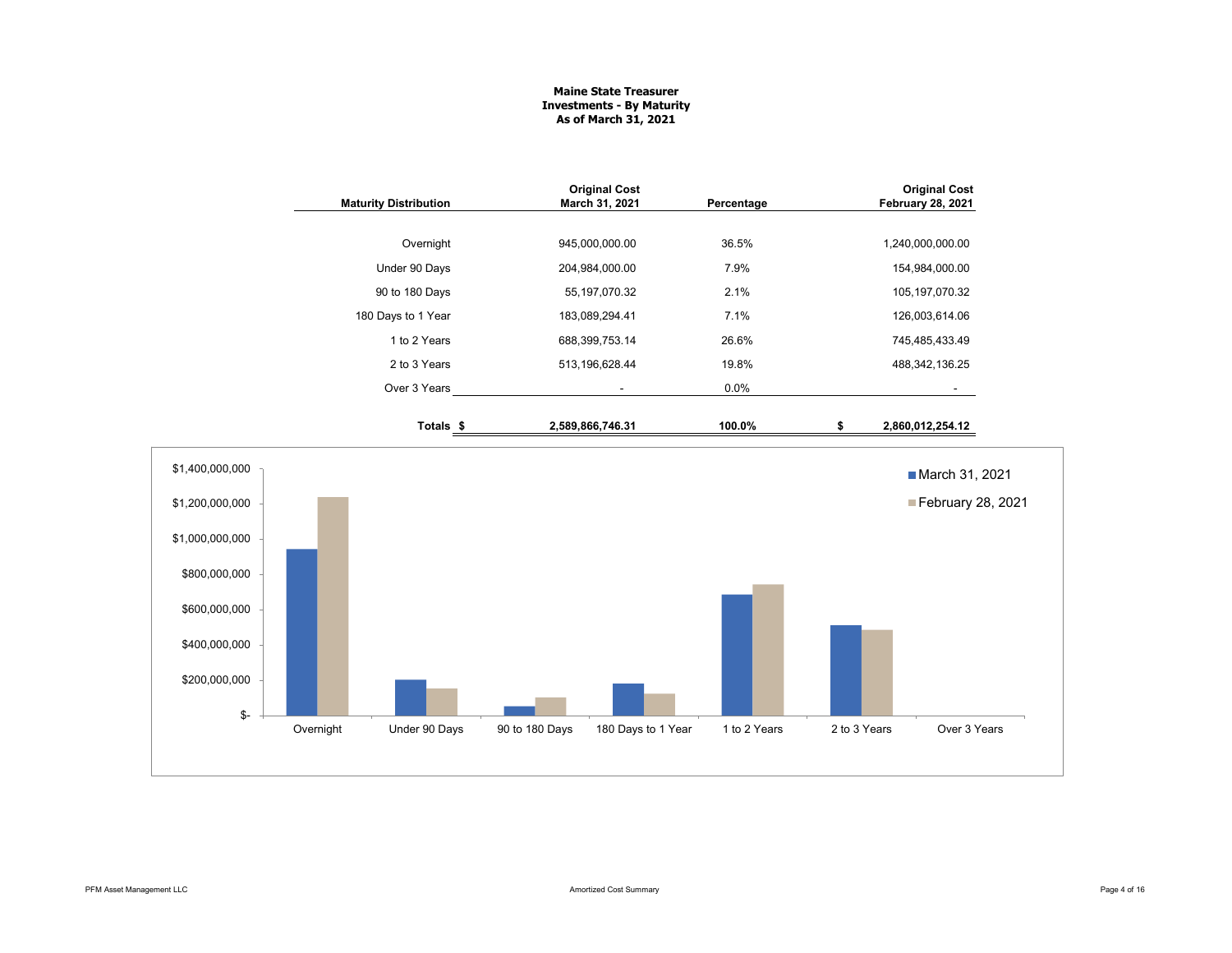|                                        |             | PURCHASE COUPON DATE / CALL | <b>MATURITY</b> |                | ORIGINAL<br><b>COST/ACCRUED</b> | AMORTIZED COST/        | ACCRETION FAIR VALUE/CHANGE UNREALIZED GAIN |        |              | <b>INTEREST</b> | <b>INTEREST</b> | <b>TOTAL</b>             | ACCRUED ALLOCATIO |       |
|----------------------------------------|-------------|-----------------------------|-----------------|----------------|---------------------------------|------------------------|---------------------------------------------|--------|--------------|-----------------|-----------------|--------------------------|-------------------|-------|
| <b>DESCRIPTION</b>                     | <b>DATE</b> | <b>RATE</b>                 | <b>DATE</b>     |                | PAR VALUE INTEREST PURCHASE     | (AMORTIZATION)         | IN FAIR VALUE                               | (LOSS) | AI PURCHASED | <b>RECEIVED</b> | EARNED          | <b>INTEREST</b>          | N                 | YIELD |
| <b>CASH AND EQUIVALENTS</b>            |             |                             |                 |                |                                 |                        |                                             |        |              |                 |                 |                          |                   |       |
| <b>BAR HARBOR BANK &amp; TRUST</b>     | 03/31/21    | 0.100V                      |                 | 49,000,000.00  | 49,000,000.00<br>0.00           | 49,000,000.00<br>0.00  | 49,000,000.00<br>0.00                       | 0.00   | 0.00         | 3,758.90        | 4,161.64        | 4,161.64                 | 1.88%             | 0.100 |
| <b>CITIZENS BANK</b>                   | 03/31/21    | 0.070V                      |                 | 100,000,000.00 | 100,000,000.00<br>0.00          | 100,000,000.00<br>0.00 | 100,000,000.00<br>0.00                      | 0.00   | 0.00         | 5,369.84        | 5,945.18        | 5,945.18                 | 3.85%             | 0.070 |
| <b>TD BANK</b>                         | 03/31/21    | 0.060V                      |                 | 250,000,000.00 | 250,000,000.00<br>0.00          | 250,000,000.00<br>0.00 | 250,000,000.00<br>0.00                      | 0.00   | 0.00         | 11,643.84       | 12,739.73       | 12,739.73                | 9.61%             | 0.060 |
| <b>BATH SAVINGS</b>                    | 03/31/21    | 0.060V                      |                 | 14,000,000.00  | 14,000,000.00<br>0.00           | 14,000,000.00<br>0.00  | 14,000,000.00<br>0.00                       | 0.00   | 0.00         | 659.73          | 759.45          | 759.45                   | 0.54%             | 0.060 |
| <b>BIDDEFORD SAVINGS BANK</b>          | 03/31/21    | 0.080V                      |                 | 5,000,000.00   | 5,000,000.00<br>0.00            | 5,000,000.00<br>0.00   | 5,000,000.00<br>0.00                        | 0.00   | 0.00         | 306.86          | 361.66          | 361.66                   | 0.19%             | 0.080 |
| NORTHEAST BANK                         | 03/31/21    | 0.100V                      |                 | 57,000,000.00  | 57,000,000.00<br>0.00           | 57,000,000.00<br>0.00  | 57,000,000.00<br>0.00                       | 0.00   | 0.00         | 1,917.81        | 2,123.29        | 2,123.29                 | 2.19%             | 0.100 |
| FIDELITY GOVERNMENT PORTFOLIO          | 03/31/21    | 0.010V                      |                 | 15,000,000.00  | 15,000,000.00<br>0.00           | 15,000,000.00<br>0.00  | 15,000,000.00<br>0.00                       | 0.00   | 0.00         | 3,372.67        | 1,592.21        | 1,592.21                 | 0.58%             | 0.010 |
| <b>FIRST NATIONAL</b>                  | 03/31/21    | 0.050V                      |                 | 50,000,000.00  | 50,000,000.00<br>0.00           | 50,000,000.00<br>0.00  | 50,000,000.00<br>0.00                       | 0.00   | 0.00         | 1,917.81        | 2,123.29        | 2,123.29                 | 1.92%             | 0.050 |
| PFM FUNDS - GOVT SELECT SERIES INST CL | 03/31/21    | 0.020V                      |                 | 200,000,000.00 | 200,000,000.00<br>0.00          | 200,000,000.00<br>0.00 | 200,000,000.00<br>0.00                      | 0.00   | 0.00         | 3,068.50        | 3,421.08        | 3.421.08                 | 7.69%             | 0.020 |
| U.S. BANK MONEY MARKET FUND            | 03/31/21    | 0.040V                      |                 | 205,000,000.00 | 205,000,000.00<br>0.00          | 205,000,000.00<br>0.00 | 205,000,000.00<br>0.00                      | 0.00   | 0.00         | 3,266.70        | 5,440.79        | 5,440.79                 | 7.88%             | 0.040 |
| MISCELLAENOUS INCOME                   | 03/31/21    | 0.000V                      |                 | 0.00           | 0.00<br>0.00                    | 0.00<br>0.00           | 0.00<br>0.00                                | 0.00   | 0.00         | 4.59            | 4.59            | 0.00                     | 0.00%             | 0.000 |
| <b>TOTAL</b>                           |             |                             |                 | 945,000,000.00 | 945,000,000.00                  | 945,000,000.00         | 945,000,000.00                              | 0.00   | 0.00         | 35,287.25       | 38,672.91       | 38,668.32                | 36.34%            | 0.052 |
|                                        |             |                             |                 |                | 0.00                            | 0.00                   | 0.00                                        |        |              |                 |                 |                          |                   |       |
| <b>CERTIFICATES OF DEPOSIT</b>         |             |                             |                 |                |                                 |                        |                                             |        |              |                 |                 |                          |                   |       |
| BANGOR SAVINGS BANK CERT DEPOS         | 04/08/19    | 2.700                       | 04/08/21        | 15,000,000.00  | 15,000,000.00<br>0.00           | 15,000,000.00<br>0.00  | 15,000,000.00<br>0.00                       | 0.00   | 0.00         | 0.00            | 34,875.00       | 814,500.00               | 0.58%             | 2.700 |
| PEOPLES UNITED CERT DEPOS              | 04/18/19    | 2.550                       | 04/18/21        | 15,000,000.00  | 15,000,000.00<br>0.00           | 15,000,000.00<br>0.00  | 15,000,000.00<br>0.00                       | 0.00   | 0.00         | 0.00            | 32,937.50       | 758,625.00               | 0.58%             | 2.550 |
| PEOPLES UNITED CERT DEPOS              | 04/22/19    | 2.550                       | 04/22/21        | 25,000,000.00  | 25,000,000.00<br>0.00           | 25,000,000.00<br>0.00  | 25,000,000.00<br>0.00                       | 0.00   | 0.00         | 0.00            | 54,895.83       | 1,257,291.67             | 0.96%             | 2.549 |
| BAR HARBOR BANK & TRUST CERT DEPOS     | 06/12/19    | 2.330                       | 06/12/21        | 50,000,000.00  | 50,000,000.00<br>0.00           | 50,000,000.00<br>0.00  | 50,000,000.00<br>0.00                       | 0.00   | 0.00         | 0.00            | 100,319.44      | 2,132,597.22             | 1.92%             | 2.330 |
| PEOPLES UNITED CERT DEPOS              | 01/17/20    | 1.650                       | 01/17/22        | 40,000,000.00  | 40,000,000.00<br>0.00           | 40,000,000.00<br>0.00  | 40,000,000.00<br>0.00                       | 0.00   | 0.00         | 0.00            | 56,833.34       | 806,666.67               | 1.54%             | 1.650 |
| CAMDEN NATIONAL BANK CERT DEPOS        | 01/17/21    | 0.200                       | 01/17/23        | 50,000,000.00  | 50,000,000.00<br>0.00           | 50,000,000.00<br>0.00  | 50,000,000.00<br>0.00                       | 0.00   | 0.00         | 0.00            | 8,611.12        | 20,555.56                | 1.92%             | 0.200 |
| PEOPLES UNITED CERT DEPOS              | 01/19/21    | 0.350 01/19/23              |                 | 10,000,000.00  | 10,000,000.00<br>0.00           | 10.000.000.00<br>0.00  | 10,000,000.00<br>0.00                       | 0.00   | 0.00         | 0.00            | 3,013.89        | 7.000.00                 | 0.38%             | 0.350 |
| <b>TOTAL</b>                           |             |                             |                 | 205,000,000.00 | 205,000,000.00<br>0.00          | 205,000,000.00<br>0.00 | 205,000,000.00<br>0.00                      | 0.00   | 0.00         | 0.00            |                 | 291,486.12  5,797,236.12 | 7.9%              | 1.651 |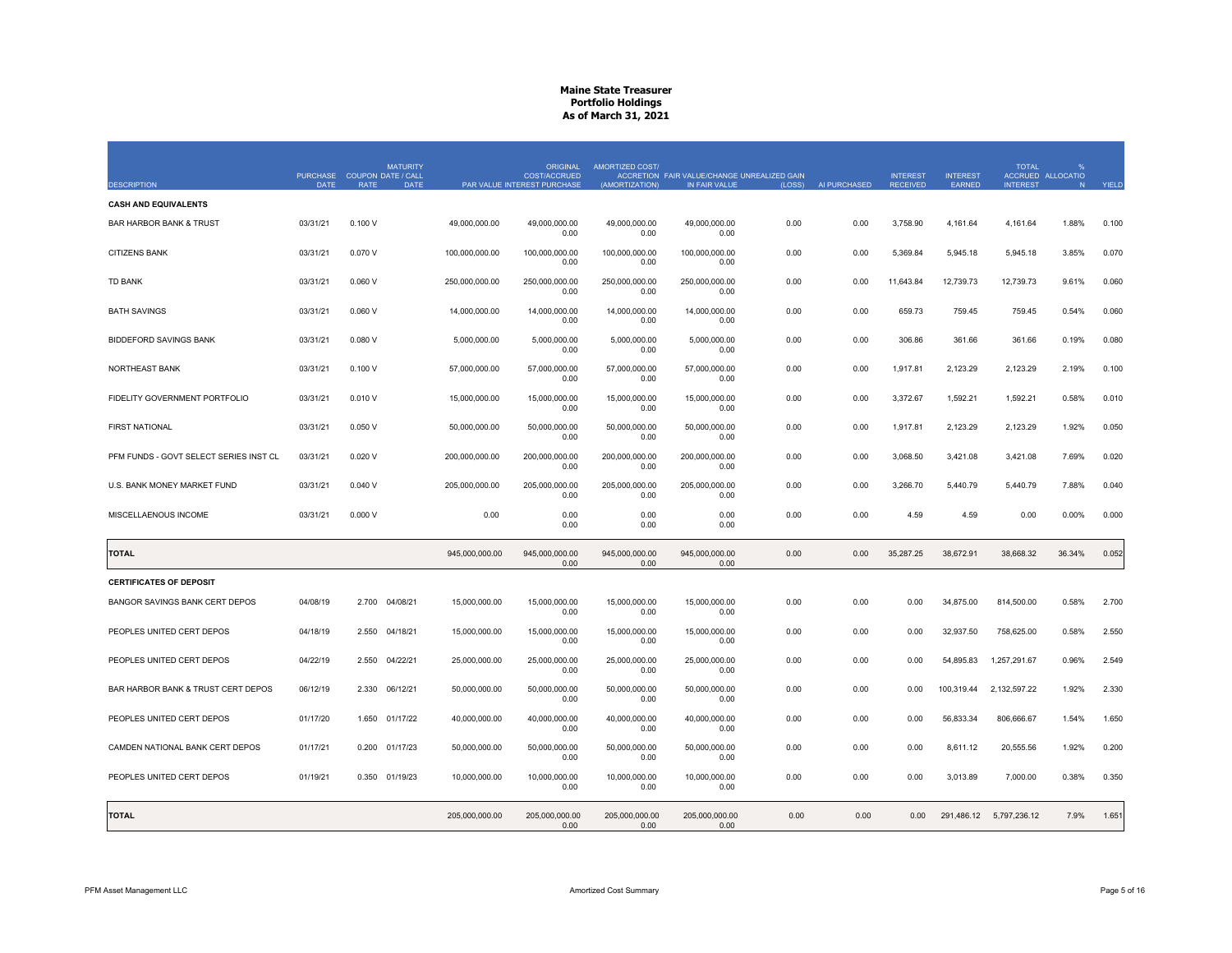|                                        | PURCHASE COUPON DATE / CALL |             | <b>MATURITY</b> |                | <b>ORIGINAL</b><br>COST/ACCRUED | AMORTIZED COST/                | ACCRETION FAIR VALUE/CHANGE UNREALIZED GAIN |              |              | <b>INTEREST</b> | <b>INTEREST</b> | <b>TOTAL</b>    | ACCRUED ALLOCATIO |       |
|----------------------------------------|-----------------------------|-------------|-----------------|----------------|---------------------------------|--------------------------------|---------------------------------------------|--------------|--------------|-----------------|-----------------|-----------------|-------------------|-------|
| <b>DESCRIPTION</b>                     | <b>DATE</b>                 | <b>RATE</b> | <b>DATE</b>     |                | PAR VALUE INTEREST PURCHASE     | (AMORTIZATION)                 | IN FAIR VALUE                               | (LOSS)       | AI PURCHASED | <b>RECEIVED</b> | EARNED          | <b>INTEREST</b> | N                 | YIELD |
| <b>U.S. TREASURIES</b>                 |                             |             |                 |                |                                 |                                |                                             |              |              |                 |                 |                 |                   |       |
| <b>US TREASURY BILL</b><br>9127964Y2   | 01/25/21                    |             | 0.000 04/15/21  | 50.000.000.00  | 49.992.000.00<br>0.00           | 49,998,600.00<br>3,100.00      | 49.999.710.00<br>1,895.00                   | 1.110.00     | 0.00         | 0.00            | 0.00            | 0.00            | 1.92%             | 0.072 |
| <b>US TREASURY BILL</b><br>9127964Y2.  | 01/25/21                    | 0.000       | 04/15/21        | 50.000.000.00  | 49.992.000.00<br>0.00           | 49.998.600.00<br>3,100.00      | 49.999.710.00<br>1,895.00                   | 1.110.00     | 0.00         | 0.00            | 0.00            | 0.00            | 1.92%             | 0.072 |
| <b>US TREASURY NOTES</b><br>9128284W7  | 09/16/19                    | 2.750       | 08/15/21        | 25,000,000.00  | 25,432,617.19<br>0.00           | 25,084,171.58<br>(19, 186.17)  | 25,253,905.00<br>(54,690.00)                | 169,733.42   | 0.00         | 0.00            | 58,874.31       | 85,462.71       | 0.97%             | 1.825 |
| US TREASURY NOTES<br>9128282F6         | 08/28/19                    | 1.125       | 08/31/21        | 30,000,000.00  | 29,764,453.13<br>0.00           | 29,951,221.90<br>9,948.16      | 30, 131, 250.00<br>(28, 125.00)             | 180,028.10   | 0.00         | 0.00            | 28,430.71       | 29,347.83       | 1.16%             | 1.523 |
| US TREASURY NOTES<br>9128286C9         | 09/30/19                    | 2.500       | 02/15/22        | 25,000,000.00  | 25,493,164.06<br>0.00           | 25,181,602.42<br>(17,592.73)   | 25,527,345.00<br>(46, 875.00)               | 345,742.58   | 0.00         | 0.00            | 53,522.10       | 77,693.37       | 0.98%             | 1.649 |
| US TREASURY NOTES<br>912828W89         | 09/03/19                    | 1.875       | 03/31/22        | 40,000,000.00  | 40.404.687.50<br>0.00           | 40,156,708.78<br>(13,346.07)   | 40,712,500.00<br>(50,000.00)                | 555,791.22   | 0.00         | 375,000.00      | 63,862.37       | 2,049.18        | 1.57%             | 1.473 |
| US TREASURY NOTES<br>9128286M7         | 10/29/19                    | 2.250       | 04/15/22        | 23,000,000.00  | 23,321,640.63<br>0.00           | 23,135,597.11<br>(11,091.05)   | 23,517,500.00<br>(35,937.50)                | 381,902.89   | 0.00         | 0.00            | 44,072.81       | 238,846.16      | 0.90%             | 1.668 |
| <b>US TREASURY NOTES</b><br>9128286M7. | 11/14/19                    | 2.250       | 04/15/22        | 30,000,000.00  | 30,426,562.50<br>0.00           | 30,183,088.55<br>(14, 975.58)  | 30,675,000.00<br>(46,875.00)                | 491,911.45   | 0.00         | 0.00            | 57,486.26       | 311,538.46      | 1.18%             | 1.647 |
| US TREASURY NOTES<br>9128286U9         | 10/31/19                    | 2.125       | 05/15/22        | 25,000,000.00  | 25,289,062.50<br>0.00           | 25, 127, 536. 74<br>(9,666.60) | 25,566,405.00<br>(42,970.00)                | 438,868.26   | 0.00         | 0.00            | 45,493.79       | 201,053.18      | 0.98%             | 1.658 |
| US TREASURY NOTES<br>9128286U9         | 10/31/19                    |             | 2.125 05/15/22  | 25.000.000.00  | 25.289.062.50<br>0.00           | 25.127.536.74<br>(9,666.60)    | 25.566.405.00<br>(42,970.00)                | 438.868.26   | 0.00         | 0.00            | 45.493.79       | 201.053.18      | 0.98%             | 1.658 |
| US TREASURY NOTES<br>912828XG0         | 07/08/19                    | 2.125       | 06/30/22        | 27,000,000.00  | 27.241.523.44<br>0.00           | 27,101,004.75<br>(6,881.64)    | 27,679,217.40<br>(37, 970.10)               | 578,212.65   | 0.00         | 0.00            | 49,133.28       | 144,229.97      | 1.06%             | 1.815 |
| US TREASURY NOTES<br>9128287C8         | 07/19/19                    |             | 1.750 07/15/22  | 25,000,000.00  | 24,945,312.50<br>0.00           | 24,976,462.34<br>1,552.48      | 25,527,345.00<br>(31,250.00)                | 550,882.66   | 0.00         | 0.00            | 37,465.47       | 91,850.83       | 0.98%             | 1.826 |
| US TREASURY NOTES<br>9128287C8         | 08/01/19                    | 1.750       | 07/15/22        | 25,000,000.00  | 24,967,773.44<br>0.00           | 24,985,962.48<br>925.88        | 25,527,345.00<br>(31, 250.00)               | 541,382.52   | 0.00         | 0.00            | 37,465.47       | 91,850.83       | 0.98%             | 1.795 |
| <b>US TREASURY NOTES</b><br>9128287C8  | 08/05/19                    | 1.750       | 07/15/22        | 26,000,000.00  | 26.142.187.50<br>0.00           | 26.062.165.70<br>(4, 100.29)   | 26,548,438.80<br>(32,500.00)                | 486,273.10   | 0.00         | 0.00            | 38,964.09       | 95,524.86       | 1.02%             | 1.559 |
| US TREASURY NOTES<br>9128287C8         | 08/23/19                    |             | 1.750 07/15/22  | 35,000,000.00  | 35,211,914.06<br>0.00           | 35,094,228.58<br>(6,215.08)    | 35,738,283.00<br>(43,750.00)                | 644,054.42   | 0.00         | 0.00            | 52,451.66       | 128,591.16      | 1.37%             | 1.535 |
| US TREASURY NOTES<br>9128282S8         | 09/30/19                    | 1.625       | 08/31/22        | 25,000,000.00  | 25,008,789.06<br>0.00           | 25,004,262.61<br>(255.59)      | 25,527,345.00<br>(31,250.00)                | 523,082.39   | 0.00         | 0.00            | 34,222.15       | 35,326.09       | 0.98%             | 1.612 |
| US TREASURY NOTES<br>912828YK0         | 10/21/19                    |             | 1.375 10/15/22  | 30,000,000.00  | 29,844,140.63<br>0.00           | 29,919,639.48<br>4,432.70      | 30,571,875.00<br>(32,811.00)                | 652,235.52   | 0.00         | 0.00            | 35,130.50       | 190,384.62      | 1.18%             | 1.554 |
| <b>US TREASURY NOTES</b><br>9128283C2  | 11/14/19                    | 2.000       | 10/31/22        | 30,000,000.00  | 30,307,031.25<br>0.00           | 30,164,014.85<br>(8,796.64)    | 30,881,250.00<br>(51, 564.00)               | 717,235.15   | 0.00         | 0.00            | 51,381.21       | 251,933.70      | 1.19%             | 1.644 |
| <b>US TREASURY NOTES</b><br>912828YW4  | 12/31/19                    | 1.625       | 12/15/22        | 30.000.000.00  | 30.008.203.13<br>0.00           | 30.004.731.99<br>(235.46)      | 30.754.686.00<br>(46,878.00)                | 749.954.01   | 0.00         | 0.00            | 41.517.86       | 143.303.57      | 1.18%             | 1.615 |
| US TREASURY NOTES<br>91282CBM2         | 03/01/21                    |             | 0.125 02/15/24  | 25,000,000.00  | 24,854,492.19<br>1,208.56       | 24,858,664.94<br>4,172.75      | 24,863,280.00<br>8,787.81                   | 4,615.06     | (1,208.56)   | 0.00            | 2,676.11        | 3,884.67        | 0.96%             | 0.323 |
| <b>TOTAL</b>                           |                             |             |                 | 601,000,000.00 | 603,936,617.21<br>1,208.56      | 602,115,801.54<br>(94, 777.53) | 610,568,795.20<br>(675,087.79)              | 8,452,993.66 | (1,208.56)   | 375,000.00      | 777,643.94      | 2,323,924.37    | 23.48%            | 1.330 |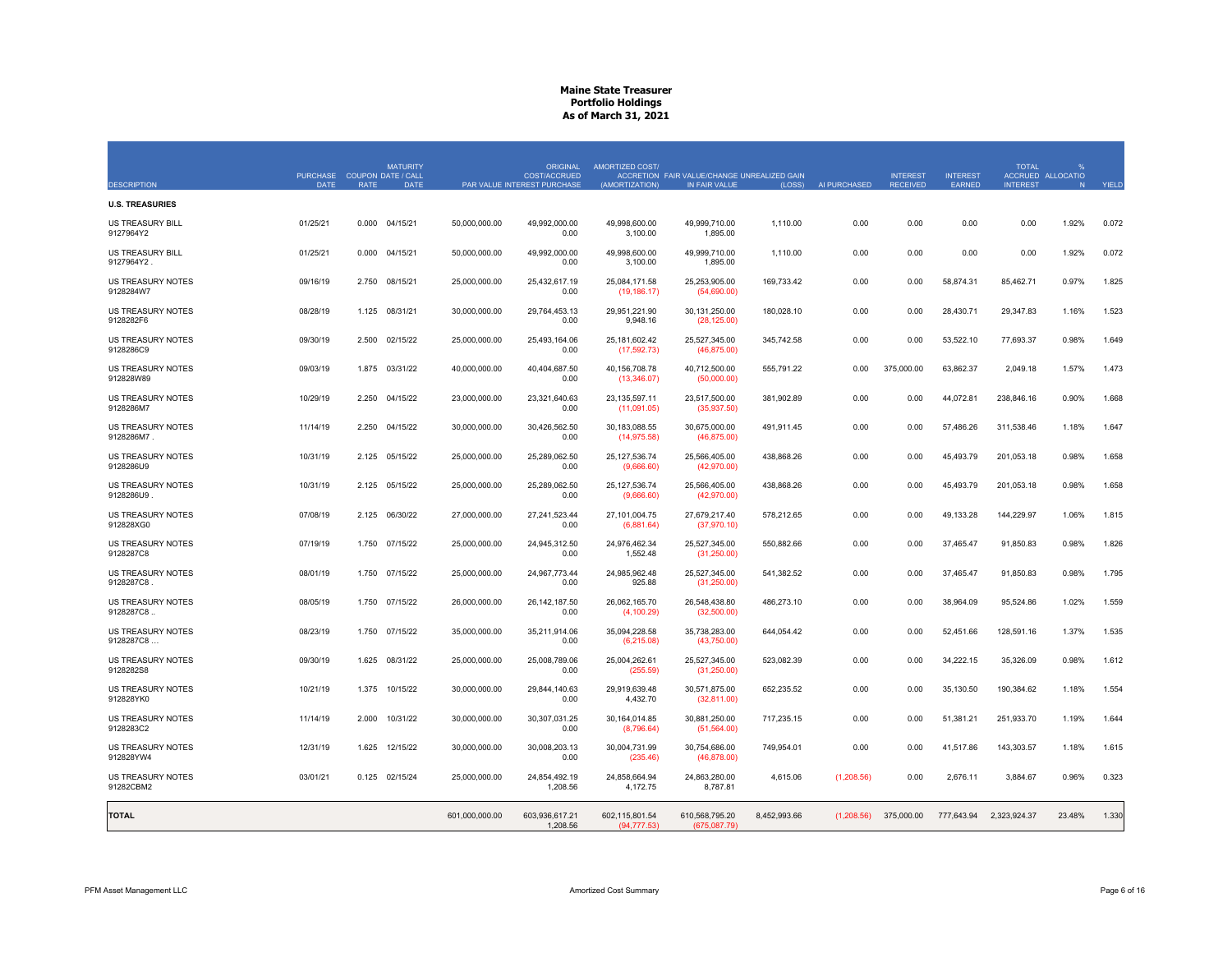| <b>DESCRIPTION</b>                         | PURCHASE COUPON DATE / CALL<br><b>DATE</b> | <b>RATE</b> | <b>MATURITY</b><br><b>DATE</b> |               | ORIGINAL<br><b>COST/ACCRUED</b><br>PAR VALUE INTEREST PURCHASE | <b>AMORTIZED COST/</b><br>(AMORTIZATION) | ACCRETION FAIR VALUE/CHANGE UNREALIZED GAIN<br>IN FAIR VALUE | (LOSS)     | AI PURCHASED | <b>INTEREST</b><br><b>RECEIVED</b> | <b>INTEREST</b><br>EARNED | <b>TOTAL</b><br><b>INTEREST</b> | ACCRUED ALLOCATIO<br>N | YIELD |
|--------------------------------------------|--------------------------------------------|-------------|--------------------------------|---------------|----------------------------------------------------------------|------------------------------------------|--------------------------------------------------------------|------------|--------------|------------------------------------|---------------------------|---------------------------------|------------------------|-------|
| <b>FEDERAL AGENCY SECURITIES</b>           |                                            |             |                                |               |                                                                |                                          |                                                              |            |              |                                    |                           |                                 |                        |       |
| FEDERAL HOME LOAN BANKS NOTES<br>3130AF5B9 | 01/16/19                                   | 3.000       | 10/12/21                       | 10,000,000.00 | 10,103,100.00<br>0.00                                          | 10,020,001.40<br>(3, 196.10)             | 10,156,300.00<br>(22,640.00)                                 | 136,298.60 | 0.00         | 0.00                               | 25,000.00                 | 140,833.33                      | 0.39%                  | 2.607 |
| <b>FANNIE MAE NOTES</b><br>3135G0S38       | 02/26/19                                   | 2.000       | 01/05/22                       | 15,000,000,00 | 14.788.500.00<br>0.00                                          | 14.943.478.45<br>6,280.17                | 15.221.025.00<br>(18,990.00)                                 | 277.546.55 | 0.00         | 0.00                               | 25,000.00                 | 71.666.67                       | 0.59%                  | 2.514 |
| <b>FANNIE MAE NOTES</b><br>3135G0U92       | 09/16/19                                   | 2.625       | 01/11/22                       | 25,000,000.00 | 25,462,250.00<br>0.00                                          | 25, 155, 355. 25<br>(16,898.29)          | 25,497,925.00<br>(44, 450.00)                                | 342,569.75 | 0.00         | 0.00                               | 54,687.50                 | 145,833.33                      | 0.98%                  | 1.807 |
| <b>FANNIE MAE NOTES</b><br>3135G0T45       | 07/19/19                                   | 1.875       | 04/05/22                       | 15,000,000.00 | 14.994.450.00<br>0.00                                          | 14,997,933.45<br>173.61                  | 15,268,035.00<br>(22, 290.00)                                | 270,101.55 | 0.00         | 0.00                               | 23,437.50                 | 137,500.00                      | 0.59%                  | 1.889 |
| <b>FANNIE MAE NOTES</b><br>3135G0V59       | 05/15/19                                   | 2.250       | 04/12/22                       | 20,000,000.00 | 20,021,600.00<br>0.00                                          | 20,007,640.26<br>(629.92)                | 20,441,460.00<br>(35,980.00)                                 | 433,819.74 | 0.00         | 0.00                               | 37,500.00                 | 211,250.00                      | 0.79%                  | 2.211 |
| <b>FANNIE MAE NOTES</b><br>3135G0V59       | 04/16/19                                   | 2.250       | 04/12/22                       | 40,000,000.00 | 39,820,800.00<br>0.00                                          | 39,938,297.44<br>5,087.18                | 40,882,920.00<br>(71,960.00)                                 | 944,622.56 | 0.00         | 0.00                               | 75,000.00                 | 422,500.00                      | 1.57%                  | 2.406 |
| FEDERAL HOME LOAN BANK<br>313379Q69        | 07/15/19                                   | 2.125       | 06/10/22                       | 30.000.000.00 | 30.176.400.00<br>0.00                                          | 30.072.322.34<br>(5, 154.00)             | 30.713.730.00<br>(54,300.00)                                 | 641,407.66 | 0.00         | 0.00                               | 53.125.00                 | 196.562.50                      | 1.18%                  | 1.916 |
| <b>FANNIE MAE NOTES</b><br>3135G0W33       | 10/24/19                                   | 1.375       | 09/06/22                       | 25,000,000.00 | 24.816.750.00<br>0.00                                          | 24.908.549.86<br>5,420.57                | 25.438.775.00<br>(29,900.00)                                 | 530,225.14 | 0.00         | 171.875.00                         | 28.645.84                 | 23,871.53                       | 0.98%                  | 1.638 |
| <b>FANNIE MAE NOTES</b><br>3135G0W33       | 10/29/19                                   | 1.375       | 09/06/22                       | 10,000,000.00 | 9,912,800.00<br>0.00                                           | 9,956,274.59<br>2,591.75                 | 10,175,510.00<br>(11,960.00)                                 | 219,235.41 | 0.00         | 68,750.00                          | 11,458.33                 | 9,548.61                        | 0.39%                  | 1.689 |
| FREDDIE MAC NOTES (CALLABLE)<br>3134GV6H6  | 07/21/20                                   | 0.320       | 10/20/22<br>07/20/21           | 35,000,000.00 | 34,993,000.00<br>0.00                                          | 34,995,165.65<br>264.31                  | 35,025,585.00<br>(4,305.00)                                  | 30,419.35  | 0.00         | 0.00                               | 9,333.33                  | 22,088.89                       | 1.35%                  | 0.329 |
| FREDDIE MAC NOTES (CALLABLE)<br>3134GV6H6  | 07/28/20                                   | 0.320       | 10/20/22<br>07/20/21           | 35,000,000.00 | 35,000,000.00<br>0.00                                          | 35,000,000.00<br>0.00                    | 35,025,585.00<br>(4,305.00)                                  | 25,585.00  | 0.00         | 0.00                               | 9,333.33                  | 22,088.89                       | 1.35%                  | 0.320 |
| FREDDIE MAC NOTES (CALLABLE)<br>3134GXJF2  | 01/12/21                                   | 0.200       | 12/30/22<br>06/30/21           | 35,000,000.00 | 35,000,000.00<br>2,333.33                                      | 35,000,000.00<br>0.00                    | 35,007,770.00<br>(1,190.00)                                  | 7,770.00   | 0.00         | 0.00                               | 5,833.33                  | 17,694.44                       | 1.35%                  | 0.200 |
| FEDERAL HOME LOAN BANKS NOTES<br>3130AJ7E3 | 12/04/20                                   | 1.375       | 02/17/23                       | 25,000,000.00 | 25.660.750.00<br>0.00                                          | 25.563.894.72<br>(25, 445.03)            | 25,561,500.00<br>(25, 575.00)                                | (2,394.72) | 0.00         | 0.00                               | 28.645.83                 | 42,013.89                       | 0.98%                  | 0.172 |
| <b>FREDDIE MAC NOTES</b><br>3137EAEQ8      | 04/29/20                                   |             | 0.375 04/20/23                 | 13,750,000.00 | 13,720,437.50<br>0.00                                          | 13,729,611.13<br>843.86                  | 13,803,116.25<br>(2,557.50)                                  | 73,505.12  | 0.00         | 0.00                               | 4,296.88                  | 23,059.90                       | 0.53%                  | 0.448 |
| FANNIE MAE NOTES (CALLABLE)<br>3136G4VE0   | 04/29/20                                   | 0.550       | 04/27/23<br>04/27/21           | 10,750,000.00 | 10.750.000.00<br>0.00                                          | 10.750.000.00<br>0.00                    | 10,753,311.00<br>(4,031.25)                                  | 3,311.00   | 0.00         | 0.00                               | 4,927.08                  | 25.292.36                       | 0.41%                  | 0.550 |
| FANNIE MAE NOTES (CALLABLE)<br>3135G05B5   | 07/06/20                                   | 0.450       | 06/30/23<br>06/30/21           | 35,000,000.00 | 34,998,250.00<br>0.00                                          | 34,998,682.28<br>49.82                   | 35,028,105.00<br>(10, 430.00)                                | 29,422.72  | 0.00         | 0.00                               | 13,125.00                 | 39,812.50                       | 1.35%                  | 0.452 |
| <b>FANNIE MAE NOTES</b><br>3135G05G4       | 07/28/20                                   | 0.250       | 07/10/23                       | 35,000,000.00 | 34,949,250.00<br>0.00                                          | 34,960,889.04<br>1,460.77                | 35,007,560.00<br>(55, 475.00)                                | 46,670.96  | 0.00         | 0.00                               | 7,291.67                  | 19,687.50                       | 1.35%                  | 0.299 |
| FANNIE MAE NOTES (CALLABLE)<br>3136G4D26   | 07/28/20                                   | 0.400       | 07/28/23<br>07/28/21           | 30,000,000.00 | 30.000.000.00<br>0.00                                          | 30.000.000.00<br>0.00                    | 30,023,520.00<br>(10,860.00)                                 | 23,520.00  | 0.00         | 0.00                               | 10,000.00                 | 21.000.00                       | 1.15%                  | 0.400 |
| FANNIE MAE NOTES (CALLABLE)<br>3135G05R0   | 08/12/20                                   | 0.300       | 08/10/23<br>08/10/22           | 50,000,000.00 | 49,906,000.00<br>0.00                                          | 49.925.952.42<br>2,666.05                | 49.978.050.00<br>(67,500.00)                                 | 52,097.58  | 0.00         | 0.00                               | 12,500.00                 | 21,250.00                       | 1.92%                  | 0.363 |
| FANNIE MAE NOTES (CALLABLE)<br>3135G05V1   | 08/21/20                                   | 0.360       | 08/18/23<br>02/18/22           | 10,000,000.00 | 10,000,000.00<br>0.00                                          | 10,000,000.00<br>0.00                    | 10,006,240.00<br>(9,920.00)                                  | 6,240.00   | 0.00         | 0.00                               | 3,000.00                  | 4,300.00                        | 0.38%                  | 0.360 |
| FANNIE MAE NOTES (CALLABLE)<br>3135G05V1.  | 08/21/20                                   | 0.360       | 08/18/23<br>02/18/22           | 50,000,000.00 | 50,000,000.00<br>0.00                                          | 50,000,000.00<br>0.00                    | 50,031,200.00<br>(49,600.00)                                 | 31,200.00  | 0.00         | 0.00                               | 15,000.00                 | 21,500.00                       | 1.92%                  | 0.360 |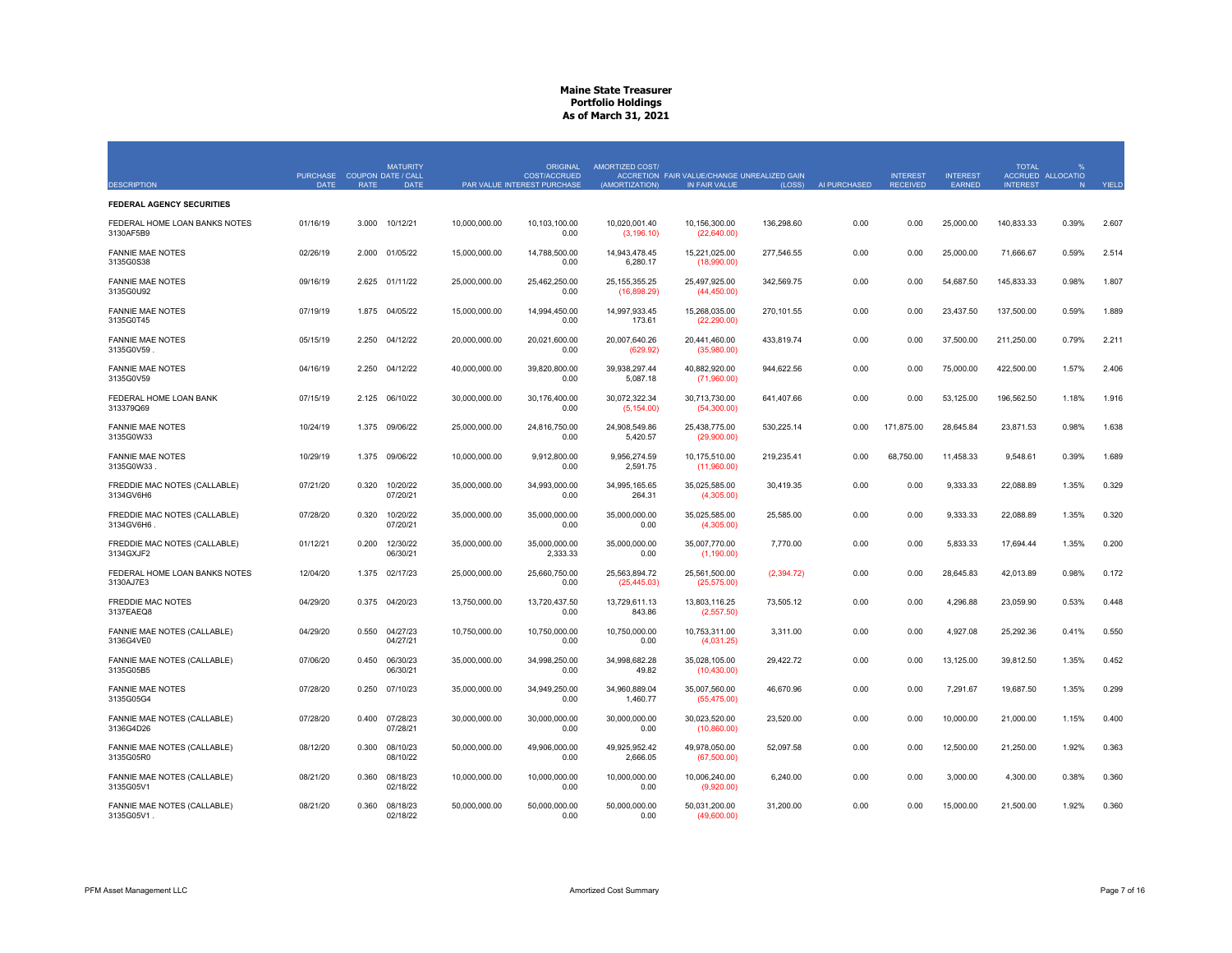|                                             | PURCHASE COUPON DATE / CALL |             | <b>MATURITY</b>            |                  | <b>ORIGINAL</b><br><b>COST/ACCRUED</b> | AMORTIZED COST/                  | ACCRETION FAIR VALUE/CHANGE UNREALIZED GAIN |               |              | <b>INTEREST</b> | <b>INTEREST</b> | <b>TOTAL</b>                | %<br>ACCRUED ALLOCATIO |              |
|---------------------------------------------|-----------------------------|-------------|----------------------------|------------------|----------------------------------------|----------------------------------|---------------------------------------------|---------------|--------------|-----------------|-----------------|-----------------------------|------------------------|--------------|
| <b>DESCRIPTION</b>                          | <b>DATE</b>                 | <b>RATE</b> | <b>DATE</b>                |                  | PAR VALUE INTEREST PURCHASE            | (AMORTIZATION)                   | IN FAIR VALUE                               | (LOSS)        | AI PURCHASED | <b>RECEIVED</b> | <b>EARNED</b>   | <b>INTEREST</b>             | N                      | <b>YIELD</b> |
| <b>FREDDIE MAC NOTES</b><br>3137EAEV7       | 10/30/20                    | 0.250       | 08/24/23                   | 17,500,000.00    | 17,506,300.00<br>0.00                  | 17,505,362.35<br>(189.98)        | 17,499,807.50<br>(29,015.00)                | (5,554.85)    | 0.00         | 0.00            | 3,645.84        | 4,496.53                    | 0.67%                  | 0.237        |
| FREDDIE MAC NOTES (CALLABLE)<br>3134GWTL0   | 09/29/20                    | 0.300       | 09/28/23<br>09/28/21       | 20,000,000.00    | 19.997.000.00<br>0.00                  | 19.997.504.57<br>85.01           | 19,987,120.00<br>(12,660.00)                | (10, 384.57)  | 0.00         | 30,000.00       | 5,000.00        | 500.00                      | 0.77%                  | 0.305        |
| FREDDIE MAC NOTES (CALLABLE)<br>3134GWTL0   | 09/29/20                    | 0.300       | 09/28/23<br>09/28/21       | 50,000,000.00    | 49.992.500.00<br>0.00                  | 49.993.761.43<br>212.53          | 49.967.800.00<br>(31,650.00)                | (25,961.43)   | 0.00         | 75,000.00       | 12,500.00       | 1.250.00                    | 1.92%                  | 0.305        |
| FREDDIE MAC NOTES (CALLABLE)<br>3134GWZB5   | 10/27/20                    | 0.300       | 10/13/23<br>10/13/21       | 48,800,000.00    | 48,785,360.00<br>5,693.33              | 48,787,472.71<br>419.83          | 48,751,834.40<br>(41, 284.80)               | (35,638.31)   | 0.00         | 0.00            | 12,200.00       | 68,320.00                   | 1.87%                  | 0.310        |
| <b>FREDDIE MAC NOTES</b><br>3137EAEY1       | 10/19/20                    | 0.125       | 10/16/23                   | 25,000,000.00    | 24,910,750.00<br>260.42                | 24,924,153.85<br>2,533.66        | 24.901.650.00<br>(20, 925.00)               | (22, 503.85)  | 0.00         | 0.00            | 2,604.17        | 14,322.92                   | 0.96%                  | 0.245        |
| FANNIE MAE NOTES (CALLABLE)<br>3136G46A6    | 10/30/20                    | 0.300       | 10/27/23<br>10/27/21       | 17,845,000.00    | 17.840.538.75<br>446.13                | 17.841.163.82<br>126.65          | 17.815.876.96<br>(24, 233.51)               | (25, 286.86)  | 0.00         | 0.00            | 4.461.25        | 22.901.08                   | 0.69%                  | 0.308        |
| FANNIE MAE NOTES (CALLABLE)<br>3135G06F5    | 12/04/20                    |             | 0.310 11/16/23<br>11/16/22 | 50,000,000.00    | 49.995.000.00<br>7.750.00              | 49.995.547.82<br>143.92          | 49.914.550.00<br>(85,950.00)                | (80, 997.82)  | 0.00         | 0.00            | 12,916.67       | 58.125.00                   | 1.92%                  | 0.313        |
| <b>FREDDIE MAC NOTES</b><br>3137EAFA2       | 12/07/20                    | 0.250       | 12/04/23                   | 25,000,000.00    | 24,990,750.00<br>520.83                | 24,991,724.13<br>262.59          | 24,973,075.00<br>(3,975.00)                 | (18,649.13)   | 0.00         | 0.00            | 5,208.33        | 20,312.50                   | 0.96%                  | 0.262        |
| <b>TOTAL</b>                                |                             |             |                            | 808,645,000.00   | 809,092,536.25<br>17,004.04            | 808,960,738.96<br>(22.891.04)    | 812,858,936.11<br>(807.912.06)              | 3,898,197.15  | 0.00         | 345,625.00      | 515,676.88      | 1,829,582.37                | 31.25%                 | 0.738        |
| <b>CORPORATE NOTES</b>                      |                             |             |                            |                  |                                        |                                  |                                             |               |              |                 |                 |                             |                        |              |
| MICROSOFT CORP (CALLABLE) NOTE<br>594918BW3 | 02/06/20                    | 2.400       | 02/06/22<br>01/06/22       | 10,000,000.00    | 10,156,600.00<br>0.00                  | 10.062.640.00<br>(6,935.14)      | 10.165.860.00<br>(19,930.00)                | 103,220.00    | 0.00         | 0.00            | 20,000.00       | 36,666.67                   | 0.39%                  | 1.601        |
| JOHNSON & JOHNSON CORP NOTES<br>478160CD4   | 03/08/19                    | 2.250       | 03/03/22                   | 16,893,000.00    | 16.680.992.85<br>0.00                  | 16.827.707.24<br>6.024.04        | 17, 181, 380.40<br>(27, 163.95)             | 353.673.16    | 0.00         | 190.046.25      | 31,674.37       | 29,562.75                   | 0.66%                  | 2.690        |
| <b>TOTAL</b>                                |                             |             |                            | 26,893,000.00    | 26,837,592.85<br>0.00                  | 26,890,347.24<br>(911.10)        | 27,347,240.40<br>(47.093.95)                | 456,893.16    | 0.00         | 190,046.25      | 51,674.37       | 66,229.42                   | 1.05%                  | 2.285        |
| <b>GRAND TOTAL</b>                          |                             |             |                            | 2,586,538,000.00 | 2.589.866.746.31<br>18.212.60          | 2,587,966,887.74<br>(118.579.67) | 2,600,774,971.71<br>(1.530.093.80)          | 12.808.083.97 | (1.208.56)   | 945.958.50      |                 | 1.675.154.22  10.055.640.60 | 100.00%                | 0.716        |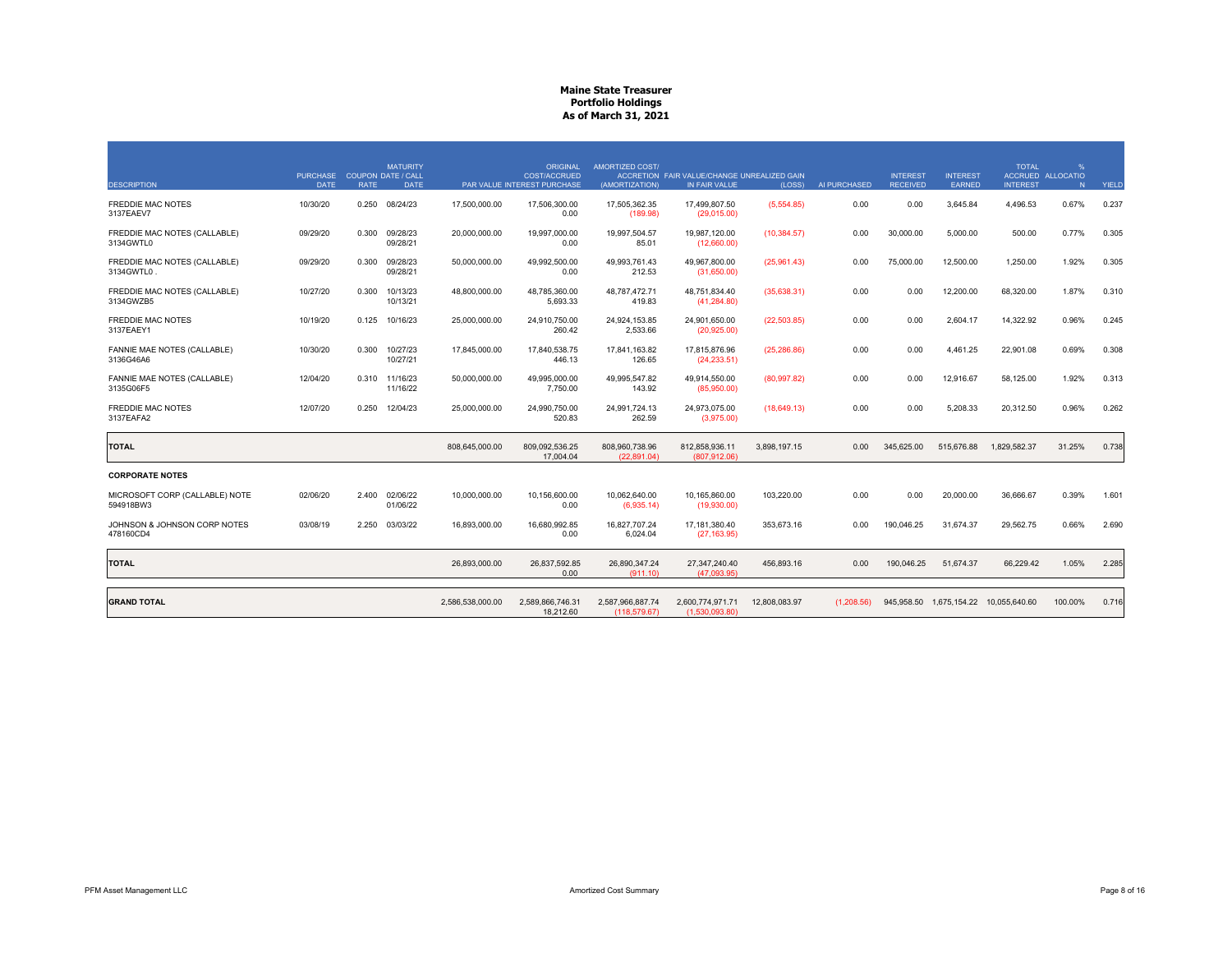| <b>CUSIP</b>             |                                              | <b>TYPE</b> | <b>COUPON</b><br><b>RATE</b> | <b>MATURITY</b><br><b>DATE</b> | <b>NEXT CALL</b> | DATE S&P RATING | <b>MOODYS'</b><br><b>RATING</b> | <b>PAR VALUE/</b><br><b>SHARES</b> |                                | ORIGINAL % PORTFOLIO<br><b>COST ORIGINAL COST</b> |                                | % PORTFOLIO<br>MARKET VALUE MARKET VALUE | <b>WEIGHTED</b><br><b>AVERAGE</b><br><b>EFFECTIVE</b><br><b>DURATION</b><br>(YEARS) |
|--------------------------|----------------------------------------------|-------------|------------------------------|--------------------------------|------------------|-----------------|---------------------------------|------------------------------------|--------------------------------|---------------------------------------------------|--------------------------------|------------------------------------------|-------------------------------------------------------------------------------------|
| <b>US TREASURY</b>       |                                              |             |                              |                                |                  |                 |                                 |                                    |                                |                                                   |                                |                                          |                                                                                     |
| 9127964Y2                | UNITED STATES TREASURY BILL                  |             |                              | 4/15/2021                      |                  | $A-1+$          | P-1                             | 50,000,000.00                      | 49,992,000.00                  | 1.93%                                             | 49,999,710.00                  | 1.92%                                    | 0.04                                                                                |
| 9127964Y2.               | UNITED STATES TREASURY BILL                  |             |                              | 4/15/2021                      |                  | $A-1+$          | $P-1$                           | 50,000,000.00                      | 49,992,000.00                  | 1.93%                                             | 49,999,710.00                  | 1.92%                                    | 0.04                                                                                |
| 9128284W7                | <b>U.S. TREASURY</b>                         |             | 2.750                        | 8/15/2021                      |                  | AA+             | Aaa                             | 25,000,000.00                      | 25,432,617.19                  | 0.98%                                             | 25,253,905.00                  | 0.97%                                    | 0.38                                                                                |
| 9128282F6                | <b>U.S. TREASURY</b>                         |             | 1.125                        | 8/31/2021                      |                  | AA+             | Aaa                             | 30,000,000.00                      | 29,764,453.13                  | 1.15%                                             | 30,131,250.00                  | 1.16%                                    | 0.42                                                                                |
| 9128286C9                | <b>U.S. TREASURY</b>                         |             | 2.500                        | 2/15/2022                      |                  | $AA+$           | Aaa                             | 25,000,000.00                      | 25,493,164.06                  | 0.98%                                             | 25,527,345.00                  | 0.98%                                    | 0.87                                                                                |
| 912828W89                | <b>U.S. TREASURY</b>                         |             | 1.875                        | 3/31/2022                      |                  | AA+             | Aaa                             | 40,000,000.00                      | 40,404,687.50                  | 1.56%                                             | 40,712,500.00                  | 1.57%                                    | 1.00                                                                                |
| 9128286M7                | <b>U.S. TREASURY</b>                         |             | 2.250                        | 4/15/2022                      |                  | AA+             | Aaa                             | 23,000,000.00                      | 23,321,640.63                  | 0.90%                                             | 23,517,500.00                  | 0.90%                                    | 1.02                                                                                |
| 9128286M7                | <b>U.S. TREASURY</b>                         |             | 2.250                        | 4/15/2022                      |                  | AA+             | Aaa                             | 30,000,000.00                      | 30,426,562.50                  | 1.17%                                             | 30,675,000.00                  | 1.18%                                    | 1.02                                                                                |
| 9128286U9                | <b>U.S. TREASURY</b>                         |             | 2.125                        | 5/15/2022                      |                  | AA+             | Aaa                             | 25,000,000.00                      | 25,289,062.50                  | 0.98%                                             | 25,566,405.00                  | 0.98%                                    | 1.11                                                                                |
| 9128286U9                | <b>U.S. TREASURY</b>                         |             | 2.125                        | 5/15/2022                      |                  | AA+             | Aaa                             | 25,000,000.00                      | 25,289,062.50                  | 0.98%                                             | 25,566,405.00                  | 0.98%                                    | 1.11                                                                                |
| 912828XG0                | <b>U.S. TREASURY</b>                         |             | 2.125                        | 6/30/2022                      |                  | AA+             | Aaa                             | 27,000,000.00                      | 27,241,523.44                  | 1.05%                                             | 27,679,217.40                  | 1.06%                                    | 1.24                                                                                |
| 9128287C8                | <b>U.S. TREASURY</b>                         |             | 1.750                        | 7/15/2022                      |                  | AA+             | Aaa                             | 25,000,000.00                      | 24,945,312.50                  | 0.96%                                             | 25,527,345.00                  | 0.98%                                    | 1.28                                                                                |
| 9128287C8<br>9128287C8.  | <b>U.S. TREASURY</b><br><b>U.S. TREASURY</b> |             | 1.750<br>1.750               | 7/15/2022<br>7/15/2022         |                  | AA+             | Aaa                             | 25,000,000.00<br>26,000,000.00     | 24,967,773.44                  | 0.96%                                             | 25,527,345.00                  | 0.98%<br>1.02%                           | 1.28<br>1.28                                                                        |
| 9128287C8                | <b>U.S. TREASURY</b>                         |             | 1.750                        | 7/15/2022                      |                  | AA+<br>AA+      | Aaa<br>Aaa                      | 35,000,000.00                      | 26, 142, 187.50                | 1.01%<br>1.36%                                    | 26,548,438.80<br>35,738,283.00 | 1.37%                                    |                                                                                     |
| 9128282S8                | <b>U.S. TREASURY</b>                         |             | 1.625                        | 8/31/2022                      |                  | AA+             | Aaa                             | 25,000,000.00                      | 35,211,914.06<br>25,008,789.06 | 0.97%                                             | 25,527,345.00                  | 0.98%                                    | 1.28<br>1.40                                                                        |
| 912828YK0                | <b>U.S. TREASURY</b>                         |             | 1.375                        | 10/15/2022                     |                  | AA+             | Aaa                             | 30,000,000.00                      | 29,844,140.63                  | 1.15%                                             | 30,571,875.00                  | 1.18%                                    | 1.52                                                                                |
| 9128283C2                | <b>U.S. TREASURY</b>                         |             | 2.000                        | 10/31/2022                     |                  | AA+             | Aaa                             | 30,000,000.00                      | 30,307,031.25                  | 1.17%                                             | 30,881,250.00                  | 1.19%                                    | 1.55                                                                                |
| 912828YW4                | <b>U.S. TREASURY</b>                         |             | 1.625                        | 12/15/2022                     |                  | AA+             | Aaa                             | 30,000,000.00                      | 30,008,203.13                  | 1.16%                                             | 30,754,686.00                  | 1.18%                                    | 1.69                                                                                |
| 91282CBM2                | <b>U.S. TREASURY</b>                         |             | 0.125                        | 2/15/2024                      |                  | AA+             | Aaa                             | 25.000.000.00                      | 24,854,492.19                  | 0.96%                                             | 24,863,280.00                  | 0.96%                                    | 2.87                                                                                |
|                          |                                              |             |                              |                                |                  |                 |                                 |                                    |                                |                                                   |                                |                                          |                                                                                     |
| <b>ISSUER TOTAL</b>      |                                              |             |                              |                                |                  |                 |                                 | 601,000,000.00                     | 603,936,617.21                 | 23.32%                                            | 610,568,795.20                 | 23.48%                                   | 1.04                                                                                |
|                          |                                              |             |                              |                                |                  |                 |                                 |                                    |                                |                                                   |                                |                                          |                                                                                     |
| <b>FNMA</b><br>3135G0S38 | U.S. INSTRUMENTALITY                         |             | 2.000                        | 1/5/2022                       |                  | AA+             | Aaa                             | 15,000,000.00                      | 14,788,500.00                  | 0.57%                                             | 15,221,025.00                  | 0.59%                                    | 0.76                                                                                |
| 3135G0U92                | U.S. INSTRUMENTALITY                         |             | 2.625                        | 1/11/2022                      |                  | AA+             | Aaa                             | 25,000,000.00                      | 25,462,250.00                  | 0.98%                                             | 25,497,925.00                  | 0.98%                                    | 0.77                                                                                |
| 3135G0T45                | U.S. INSTRUMENTALITY                         |             | 1.875                        | 4/5/2022                       |                  | AA+             | Aaa                             | 15,000,000.00                      | 14,994,450.00                  | 0.58%                                             | 15,268,035.00                  | 0.59%                                    | 1.00                                                                                |
| 3135G0V59                | <b>U.S. INSTRUMENTALITY</b>                  |             | 2.250                        | 4/12/2022                      |                  | $AA+$           | Aaa                             | 20,000,000.00                      | 20,021,600.00                  | 0.77%                                             | 20,441,460.00                  | 0.79%                                    | 1.02                                                                                |
| 3135G0V59                | U.S. INSTRUMENTALITY                         |             | 2.250                        | 4/12/2022                      |                  | AA+             | Aaa                             | 40,000,000.00                      | 39,820,800.00                  | 1.54%                                             | 40,882,920.00                  | 1.57%                                    | 1.02                                                                                |
| 3135G0W33                | U.S. INSTRUMENTALITY                         |             | 1.375                        | 9/6/2022                       |                  | AA+             | Aaa                             | 25,000,000.00                      | 24,816,750.00                  | 0.96%                                             | 25,438,775.00                  | 0.98%                                    | 1.42                                                                                |
| 3135G0W33                | U.S. INSTRUMENTALITY                         |             | 1.375                        | 9/6/2022                       |                  | AA+             | Aaa                             | 10,000,000.00                      | 9,912,800.00                   | 0.38%                                             | 10,175,510.00                  | 0.39%                                    | 1.42                                                                                |
| 3136G4VE0                | U.S. INSTRUMENTALITY                         |             | 0.550                        | 4/27/2023                      | 4/27/2021        | AA+             | Aaa                             | 10,750,000.00                      | 10,750,000.00                  | 0.42%                                             | 10,753,311.00                  | 0.41%                                    | 0.08                                                                                |
| 3135G05B5                | U.S. INSTRUMENTALITY                         |             | 0.450                        | 6/30/2023                      | 6/30/2021        | AA+             | Aaa                             | 35,000,000.00                      | 34,998,250.00                  | 1.35%                                             | 35,028,105.00                  | 1.35%                                    | 0.25                                                                                |
| 3135G05G4                | U.S. INSTRUMENTALITY                         |             | 0.250                        | 7/10/2023                      |                  | AA+             | Aaa                             | 35,000,000.00                      | 34,949,250.00                  | 1.35%                                             | 35,007,560.00                  | 1.35%                                    | 2.27                                                                                |
| 3136G4D26                | U.S. INSTRUMENTALITY                         |             | 0.400                        | 7/28/2023                      | 7/28/2021        | AA+             | Aaa                             | 30,000,000.00                      | 30,000,000.00                  | 1.16%                                             | 30,023,520.00                  | 1.15%                                    | 2.32                                                                                |
| 3135G05R0                | U.S. INSTRUMENTALITY                         |             | 0.300                        | 8/10/2023                      | 8/10/2022        | AA+             | Aaa                             | 50,000,000.00                      | 49,906,000.00                  | 1.93%                                             | 49,978,050.00                  | 1.92%                                    | 1.36                                                                                |
| 3135G05V1                | U.S. INSTRUMENTALITY                         |             | 0.360                        | 8/18/2023                      | 2/18/2022        | AA+             | Aaa                             | 10,000,000.00                      | 10,000,000.00                  | 0.39%                                             | 10,006,240.00                  | 0.38%                                    | 0.38                                                                                |
| 3135G05V1                | U.S. INSTRUMENTALITY                         |             | 0.360                        | 8/18/2023                      | 2/18/2022        | AA+             | Aaa                             | 50,000,000.00                      | 50,000,000.00                  | 1.93%                                             | 50,031,200.00                  | 1.92%                                    | 0.38                                                                                |
| 3136G46A6                | U.S. INSTRUMENTALITY                         |             | 0.300                        | 10/27/2023                     | 10/27/2021       | AA+             | Aaa                             | 17,845,000.00                      | 17,840,538.75                  | 0.69%                                             | 17,815,876.96                  | 0.69%                                    | 0.57                                                                                |
| 3135G06F5                | U.S. INSTRUMENTALITY                         |             | 0.310                        | 11/16/2023                     | 11/16/2022       | AA+             | Aaa                             | 50,000,000.00                      | 49,995,000.00                  | 1.93%                                             | 49,914,550.00                  | 1.92%                                    | 1.62                                                                                |
| <b>ISSUER TOTAL</b>      |                                              |             |                              |                                |                  |                 |                                 | 438,595,000.00                     | 438,256,188.75                 | 16.92%                                            | 441,484,062.96                 | 16.98%                                   | 1.13                                                                                |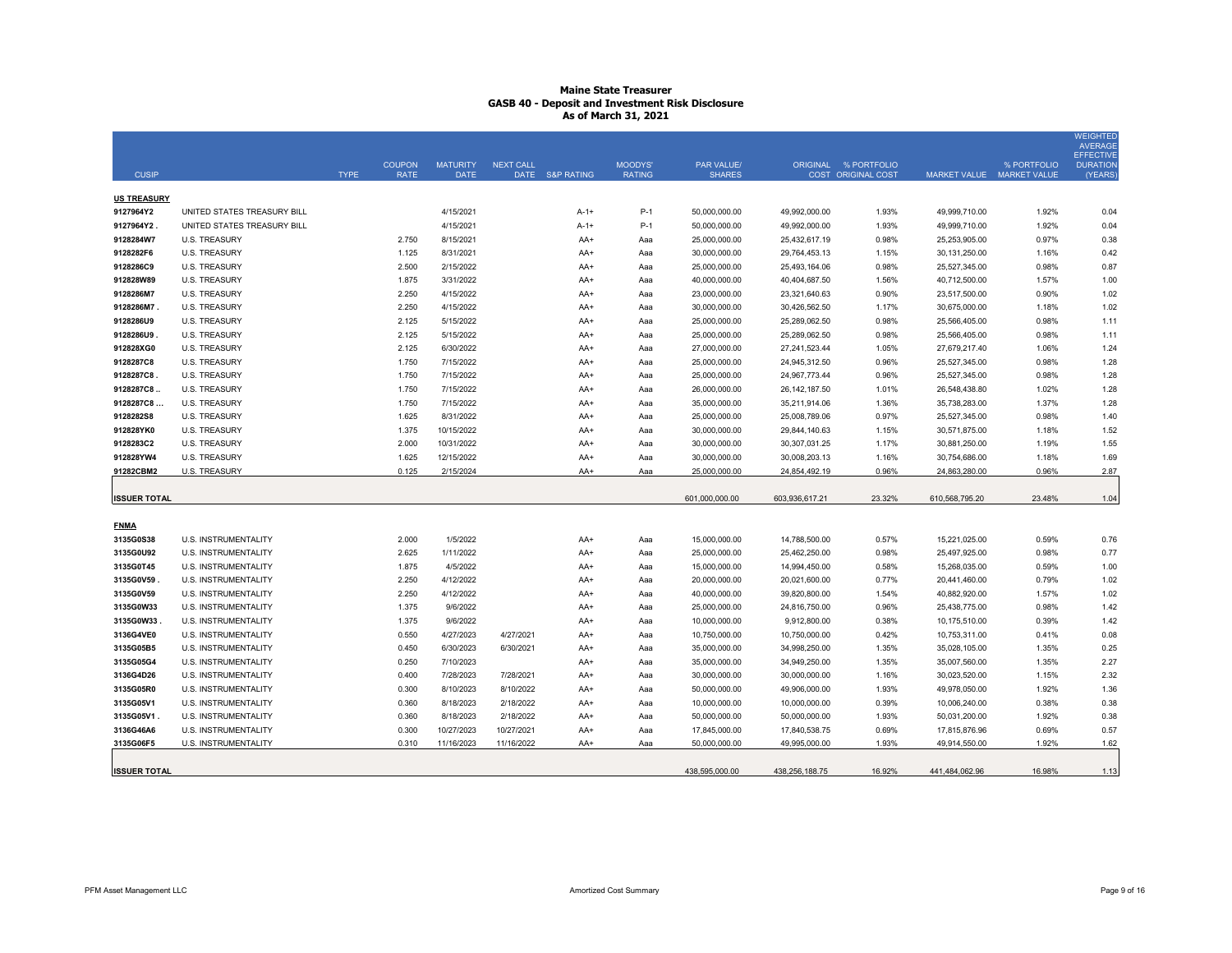| <b>CUSIP</b>         |                             | <b>TYPE</b> | <b>COUPON</b><br><b>RATE</b> | <b>MATURITY</b><br><b>DATE</b> | <b>NEXT CALL</b> | DATE S&P RATING | MOODYS'<br><b>RATING</b> | <b>PAR VALUE/</b><br><b>SHARES</b> |                | ORIGINAL % PORTFOLIO<br>COST ORIGINAL COST | MARKET VALUE MARKET VALUE | % PORTFOLIO | <b>WEIGHTED</b><br><b>AVERAGE</b><br><b>EFFECTIVE</b><br><b>DURATION</b><br>(YEARS) |
|----------------------|-----------------------------|-------------|------------------------------|--------------------------------|------------------|-----------------|--------------------------|------------------------------------|----------------|--------------------------------------------|---------------------------|-------------|-------------------------------------------------------------------------------------|
|                      |                             |             |                              |                                |                  |                 |                          |                                    |                |                                            |                           |             |                                                                                     |
| <b>FHLMC</b>         |                             |             |                              |                                |                  |                 |                          |                                    |                |                                            |                           |             |                                                                                     |
| 3134GV6H6            | U.S. INSTRUMENTALITY        |             | 0.320                        | 10/20/2022                     | 7/20/2021        | AA+             | Aaa                      | 35,000,000.00                      | 34,993,000.00  | 1.35%                                      | 35,025,585.00             | 1.35%       | 0.31                                                                                |
| 3134GV6H6.           | <b>U.S. INSTRUMENTALITY</b> |             | 0.320                        | 10/20/2022                     | 7/20/2021        | AA+             | Aaa                      | 35,000,000.00                      | 35,000,000.00  | 1.35%                                      | 35,025,585.00             | 1.35%       | 0.31                                                                                |
| 3134GXJF2            | U.S. INSTRUMENTALITY        |             | 0.200                        | 12/30/2022                     | 6/30/2021        | AA+             | Aaa                      | 35,000,000.00                      | 35,000,000.00  | 1.35%                                      | 35,007,770.00             | 1.35%       | 0.25                                                                                |
| 3137EAEQ8            | <b>U.S. INSTRUMENTALITY</b> |             | 0.375                        | 4/20/2023                      |                  | AA+             | Aaa                      | 13,750,000.00                      | 13,720,437.50  | 0.53%                                      | 13,803,116.25             | 0.53%       | 2.05                                                                                |
| 3137EAEV7            | U.S. INSTRUMENTALITY        |             | 0.250                        | 8/24/2023                      |                  | AA+             | Aaa                      | 17,500,000.00                      | 17,506,300.00  | 0.68%                                      | 17,499,807.50             | 0.67%       | 2.39                                                                                |
| 3134GWTL0            | U.S. INSTRUMENTALITY        |             | 0.300                        | 9/28/2023                      | 9/28/2021        | AA+             | Aaa                      | 20,000,000.00                      | 19,997,000.00  | 0.77%                                      | 19,987,120.00             | 0.77%       | 0.49                                                                                |
| 3134GWTL0            | <b>U.S. INSTRUMENTALITY</b> |             | 0.300                        | 9/28/2023                      | 9/28/2021        | AA+             | Aaa                      | 50,000,000.00                      | 49,992,500.00  | 1.93%                                      | 49,967,800.00             | 1.92%       | 0.49                                                                                |
| 3134GWZB5            | U.S. INSTRUMENTALITY        |             | 0.300                        | 10/13/2023                     | 10/13/2021       | AA+             | Aaa                      | 48,800,000.00                      | 48,785,360.00  | 1.88%                                      | 48,751,834.40             | 1.87%       | 0.54                                                                                |
| 3137EAEY1            | U.S. INSTRUMENTALITY        |             | 0.125                        | 10/16/2023                     |                  | AA+             | Aaa                      | 25,000,000.00                      | 24,910,750.00  | 0.96%                                      | 24,901,650.00             | 0.96%       | 2.54                                                                                |
| 3137EAFA2            | <b>U.S. INSTRUMENTALITY</b> |             | 0.250                        | 12/4/2023                      |                  | AA+             | Aaa                      | 25,000,000.00                      | 24,990,750.00  | 0.96%                                      | 24,973,075.00             | 0.96%       | 2.67                                                                                |
|                      |                             |             |                              |                                |                  |                 |                          |                                    |                |                                            |                           |             |                                                                                     |
| <b>ISSUER TOTAL</b>  |                             |             |                              |                                |                  |                 |                          | 305,050,000.00                     | 304,896,097.50 | 11.77%                                     | 304,943,343.15            | 11.73%      | 0.95                                                                                |
|                      |                             |             |                              |                                |                  |                 |                          |                                    |                |                                            |                           |             |                                                                                     |
| <b>TD BANK</b>       | CASH AND CASH EQUIVALENTS   |             |                              | 4/1/2021                       |                  |                 |                          | 250,000,000.00                     | 250,000,000.00 | 9.65%                                      | 250,000,000.00            | 9.61%       | 0.00                                                                                |
|                      |                             |             |                              |                                |                  |                 |                          |                                    |                |                                            |                           |             |                                                                                     |
| <b>ISSUER TOTAL</b>  |                             |             |                              |                                |                  |                 |                          | 250,000,000.00                     | 250,000,000.00 | 9.65%                                      | 250,000,000.00            | 9.61%       | 0.00                                                                                |
|                      |                             |             |                              |                                |                  |                 |                          |                                    |                |                                            |                           |             |                                                                                     |
| U.S. BANK DDA        |                             |             |                              |                                |                  |                 |                          |                                    |                |                                            |                           |             |                                                                                     |
|                      | CASH AND CASH EQUIVALENTS   |             |                              | 4/1/2021                       |                  |                 |                          | 205,000,000.00                     | 205,000,000.00 | 7.92%                                      | 205,000,000.00            | 7.88%       | 0.00                                                                                |
|                      |                             |             |                              |                                |                  |                 |                          |                                    |                |                                            |                           |             |                                                                                     |
| <b>ISSUER TOTAL</b>  |                             |             |                              |                                |                  |                 |                          | 205,000,000.00                     | 205,000,000.00 | 7.92%                                      | 205,000,000.00            | 7.88%       | 0.00                                                                                |
|                      |                             |             |                              |                                |                  |                 |                          |                                    |                |                                            |                           |             |                                                                                     |
| <b>PFM FUNDS</b>     |                             |             |                              |                                |                  |                 |                          |                                    |                |                                            |                           |             |                                                                                     |
|                      | CASH AND CASH EQUIVALENTS   |             |                              | 4/1/2021                       |                  |                 |                          | 200,000,000.00                     | 200,000,000.00 | 7.72%                                      | 200,000,000.00            | 7.69%       | 0.00                                                                                |
|                      |                             |             |                              |                                |                  |                 |                          |                                    |                |                                            |                           |             |                                                                                     |
| <b>ISSUER TOTAL</b>  |                             |             |                              |                                |                  |                 |                          | 200,000,000.00                     | 200,000,000.00 | 7.72%                                      | 200,000,000.00            | 7.69%       | 0.00                                                                                |
|                      |                             |             |                              |                                |                  |                 |                          |                                    |                |                                            |                           |             |                                                                                     |
| <b>CITIZENS BANK</b> |                             |             |                              |                                |                  |                 |                          |                                    |                |                                            |                           |             |                                                                                     |
|                      | CASH AND CASH EQUIVALENTS   |             |                              | 4/1/2021                       |                  |                 |                          | 100,000,000.00                     | 100,000,000.00 | 3.86%                                      | 100,000,000.00            | 3.85%       | 0.00                                                                                |
| <b>ISSUER TOTAL</b>  |                             |             |                              |                                |                  |                 |                          | 100,000,000.00                     | 100,000,000.00 | 3.86%                                      | 100,000,000.00            | 3.85%       | 0.00                                                                                |
|                      |                             |             |                              |                                |                  |                 |                          |                                    |                |                                            |                           |             |                                                                                     |
| <b>BAR HARBOR</b>    |                             |             |                              |                                |                  |                 |                          |                                    |                |                                            |                           |             |                                                                                     |
|                      | CASH AND CASH EQUIVALENTS   |             |                              | 4/1/2021                       |                  |                 |                          | 49,000,000.00                      | 49,000,000.00  | 1.89%                                      | 49,000,000.00             | 1.88%       | 0.00                                                                                |
|                      | CERTIFICATES OF DEPOSIT     |             | 2.330                        | 6/12/2021                      |                  | <b>NR</b>       | <b>NR</b>                | 50,000,000.00                      | 50,000,000.00  | 1.93%                                      | 50,000,000.00             | 1.92%       | 0.21                                                                                |
|                      |                             |             |                              |                                |                  |                 |                          |                                    |                |                                            |                           |             |                                                                                     |
| <b>ISSUER TOTAL</b>  |                             |             |                              |                                |                  |                 |                          | 99,000,000.00                      | 99,000,000.00  | 3.82%                                      | 99,000,000.00             | 3.81%       | 0.10                                                                                |
|                      |                             |             |                              |                                |                  |                 |                          |                                    |                |                                            |                           |             |                                                                                     |
| PEOPLE'S UNITED BANK |                             |             |                              |                                |                  |                 |                          |                                    |                |                                            |                           |             |                                                                                     |
|                      | CERTIFICATES OF DEPOSIT     |             | 2.550                        | 4/18/2021                      |                  | <b>NR</b>       | <b>NR</b>                | 15,000,000.00                      | 15,000,000.00  | 0.58%                                      | 15,000,000.00             | 0.58%       | 0.05                                                                                |
|                      | CERTIFICATES OF DEPOSIT     |             | 2.550                        | 4/22/2021                      |                  | <b>NR</b>       | <b>NR</b>                | 25,000,000.00                      | 25,000,000.00  | 0.97%                                      | 25,000,000.00             | 0.96%       | 0.06                                                                                |
|                      | CERTIFICATES OF DEPOSIT     |             | 1.650                        | 1/17/2022                      |                  | <b>NR</b>       | <b>NR</b>                | 40,000,000.00                      | 40,000,000.00  | 1.54%                                      | 40,000,000.00             | 1.54%       | 0.81                                                                                |
|                      | CERTIFICATES OF DEPOSIT     |             | 0.350                        | 1/19/2023                      |                  | <b>NR</b>       | <b>NR</b>                | 10,000,000.00                      | 10,000,000.00  | 0.39%                                      | 10,000,000.00             | 0.38%       | 1.83                                                                                |
|                      |                             |             |                              |                                |                  |                 |                          |                                    |                |                                            |                           |             |                                                                                     |
| <b>ISSUER TOTAL</b>  |                             |             |                              |                                |                  |                 |                          | 90.000.000.00                      | 90.000.000.00  | 3.48%                                      | 90.000.000.00             | 3.46%       | 0.59                                                                                |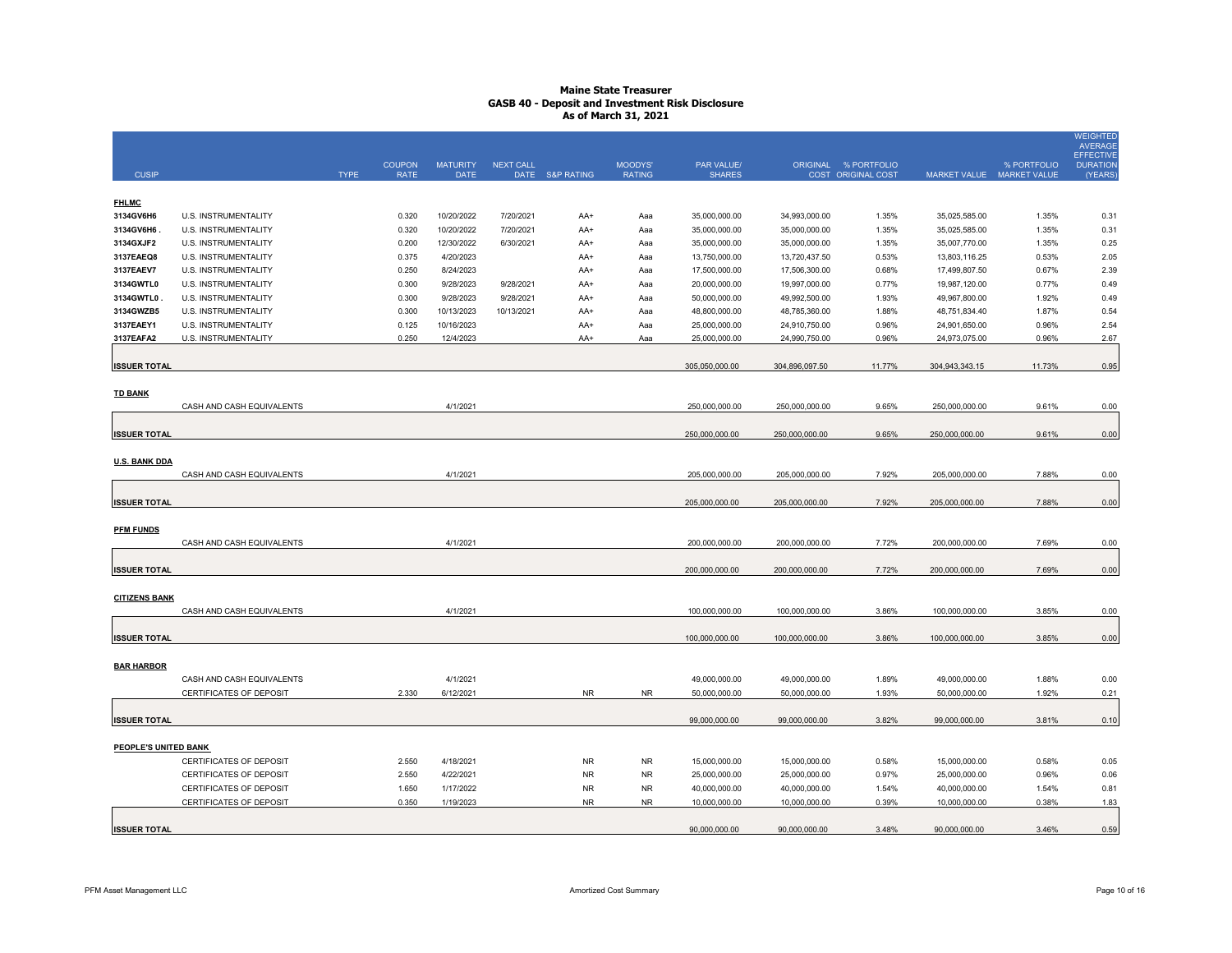|                                |                           |             |                              |                                |                  |                 |                          |                             |               |                                            |                           |             | <b>WEIGHTED</b><br><b>AVERAGE</b><br><b>EFFECTIVE</b> |
|--------------------------------|---------------------------|-------------|------------------------------|--------------------------------|------------------|-----------------|--------------------------|-----------------------------|---------------|--------------------------------------------|---------------------------|-------------|-------------------------------------------------------|
| <b>CUSIP</b>                   |                           | <b>TYPE</b> | <b>COUPON</b><br><b>RATE</b> | <b>MATURITY</b><br><b>DATE</b> | <b>NEXT CALL</b> | DATE S&P RATING | MOODYS'<br><b>RATING</b> | PAR VALUE/<br><b>SHARES</b> |               | ORIGINAL % PORTFOLIO<br>COST ORIGINAL COST | MARKET VALUE MARKET VALUE | % PORTFOLIO | <b>DURATION</b><br>(YEARS)                            |
|                                |                           |             |                              |                                |                  |                 |                          |                             |               |                                            |                           |             |                                                       |
| <b>FHLB</b><br>3130AF5B9       | U.S. INSTRUMENTALITY      |             | 3.000                        | 10/12/2021                     |                  | AA+             | Aaa                      | 10,000,000.00               | 10,103,100.00 | 0.39%                                      | 10,156,300.00             | 0.39%       |                                                       |
| 313379Q69                      | U.S. INSTRUMENTALITY      |             | 2.125                        | 6/10/2022                      |                  | AA+             | Aaa                      | 30,000,000.00               | 30,176,400.00 | 1.17%                                      | 30,713,730.00             | 1.18%       | 0.53<br>1.18                                          |
| 3130AJ7E3                      | U.S. INSTRUMENTALITY      |             | 1.375                        | 2/17/2023                      |                  | AA+             | Aaa                      | 25,000,000.00               | 25,660,750.00 | 0.99%                                      | 25,561,500.00             | 0.98%       | 1.86                                                  |
| <b>ISSUER TOTAL</b>            |                           |             |                              |                                |                  |                 |                          | 65,000,000.00               | 65,940,250.00 | 2.55%                                      | 66,431,530.00             | 2.55%       | 1.34                                                  |
| <b>NORTHEAST BANK</b>          |                           |             |                              |                                |                  |                 |                          |                             |               |                                            |                           |             |                                                       |
|                                | CASH AND CASH EQUIVALENTS |             |                              | 4/1/2021                       |                  |                 |                          | 57,000,000.00               | 57,000,000.00 | 2.20%                                      | 57,000,000.00             | 2.19%       | 0.00                                                  |
| <b>ISSUER TOTAL</b>            |                           |             |                              |                                |                  |                 |                          | 57,000,000.00               | 57,000,000.00 | 2.20%                                      | 57,000,000.00             | 2.19%       | 0.00                                                  |
| <b>CAMDEN NATIONAL</b>         |                           |             |                              |                                |                  |                 |                          |                             |               |                                            |                           |             |                                                       |
|                                | CERTIFICATES OF DEPOSIT   |             | 0.200                        | 1/17/2023                      |                  | <b>NR</b>       | ${\sf NR}$               | 50,000,000.00               | 50,000,000.00 | 1.93%                                      | 50,000,000.00             | 1.92%       | 1.82                                                  |
| <b>ISSUER TOTAL</b>            |                           |             |                              |                                |                  |                 |                          | 50,000,000.00               | 50,000,000.00 | 1.93%                                      | 50,000,000.00             | 1.92%       | 1.82                                                  |
| <b>FIRST NATIONAL</b>          |                           |             |                              |                                |                  |                 |                          |                             |               |                                            |                           |             |                                                       |
|                                | CASH AND CASH EQUIVALENTS |             |                              | 4/1/2021                       |                  |                 |                          | 50,000,000.00               | 50,000,000.00 | 1.93%                                      | 50,000,000.00             | 1.92%       | 0.00                                                  |
| <b>ISSUER TOTAL</b>            |                           |             |                              |                                |                  |                 |                          | 50,000,000.00               | 50,000,000.00 | 1.93%                                      | 50,000,000.00             | 1.92%       | 0.00                                                  |
| <b>JOHNSON &amp; JOHNSON</b>   |                           |             |                              |                                |                  |                 |                          |                             |               |                                            |                           |             |                                                       |
| 478160CD4                      | CORPORATE                 |             | 2.250                        | 3/3/2022                       |                  | AAA             | Aaa                      | 16,893,000.00               | 16,680,992.85 | 0.64%                                      | 17,181,380.40             | 0.66%       | 0.92                                                  |
| <b>ISSUER TOTAL</b>            |                           |             |                              |                                |                  |                 |                          | 16,893,000.00               | 16,680,992.85 | 0.64%                                      | 17, 181, 380.40           | 0.66%       | 0.92                                                  |
| <b>FIDELITY GOVERNMENT MMF</b> |                           |             |                              |                                |                  |                 |                          |                             |               |                                            |                           |             |                                                       |
|                                | CASH AND CASH EQUIVALENTS |             |                              | 4/1/2021                       |                  | AAA             | AAA                      | 15,000,000.00               | 15,000,000.00 | 0.58%                                      | 15,000,000.00             | 0.58%       | 0.00                                                  |
| <b>ISSUER TOTAL</b>            |                           |             |                              |                                |                  |                 |                          | 15,000,000.00               | 15,000,000.00 | 0.58%                                      | 15,000,000.00             | 0.58%       | 0.00                                                  |
| <b>BANGOR SAVINGS</b>          |                           |             |                              |                                |                  |                 |                          |                             |               |                                            |                           |             |                                                       |
|                                | CERTIFICATES OF DEPOSIT   |             | 2.700                        | 4/8/2021                       |                  | <b>NR</b>       | <b>NR</b>                | 15,000,000.00               | 15,000,000.00 | 0.58%                                      | 15,000,000.00             | 0.58%       | 0.02                                                  |
| <b>ISSUER TOTAL</b>            |                           |             |                              |                                |                  |                 |                          | 15,000,000.00               | 15,000,000.00 | 0.58%                                      | 15,000,000.00             | 0.58%       | 0.02                                                  |
| <b>BATH SAVINGS</b>            |                           |             |                              |                                |                  |                 |                          |                             |               |                                            |                           |             |                                                       |
|                                | CASH AND CASH EQUIVALENTS |             |                              | 4/1/2021                       |                  |                 |                          | 14,000,000.00               | 14,000,000.00 | 0.54%                                      | 14,000,000.00             | 0.54%       | 0.00                                                  |
| <b>ISSUER TOTAL</b>            |                           |             |                              |                                |                  |                 |                          | 14,000,000.00               | 14,000,000.00 | 0.54%                                      | 14,000,000.00             | 0.54%       | 0.00                                                  |
| <b>MICROSOFT</b>               |                           |             |                              |                                |                  |                 |                          |                             |               |                                            |                           |             |                                                       |
|                                | CORPORATE                 |             | 2.400                        | 2/6/2022                       | 1/6/2022         | AAA             | Aaa                      | 10,000,000.00               | 10,156,600.00 | 0.39%                                      | 10,165,860.00             | 0.39%       | 0.76                                                  |
| <b>ISSUER TOTAL</b>            |                           |             |                              |                                |                  |                 |                          | 10,000,000.00               | 10,156,600.00 | 0.39%                                      | 10,165,860.00             | 0.39%       | 0.76                                                  |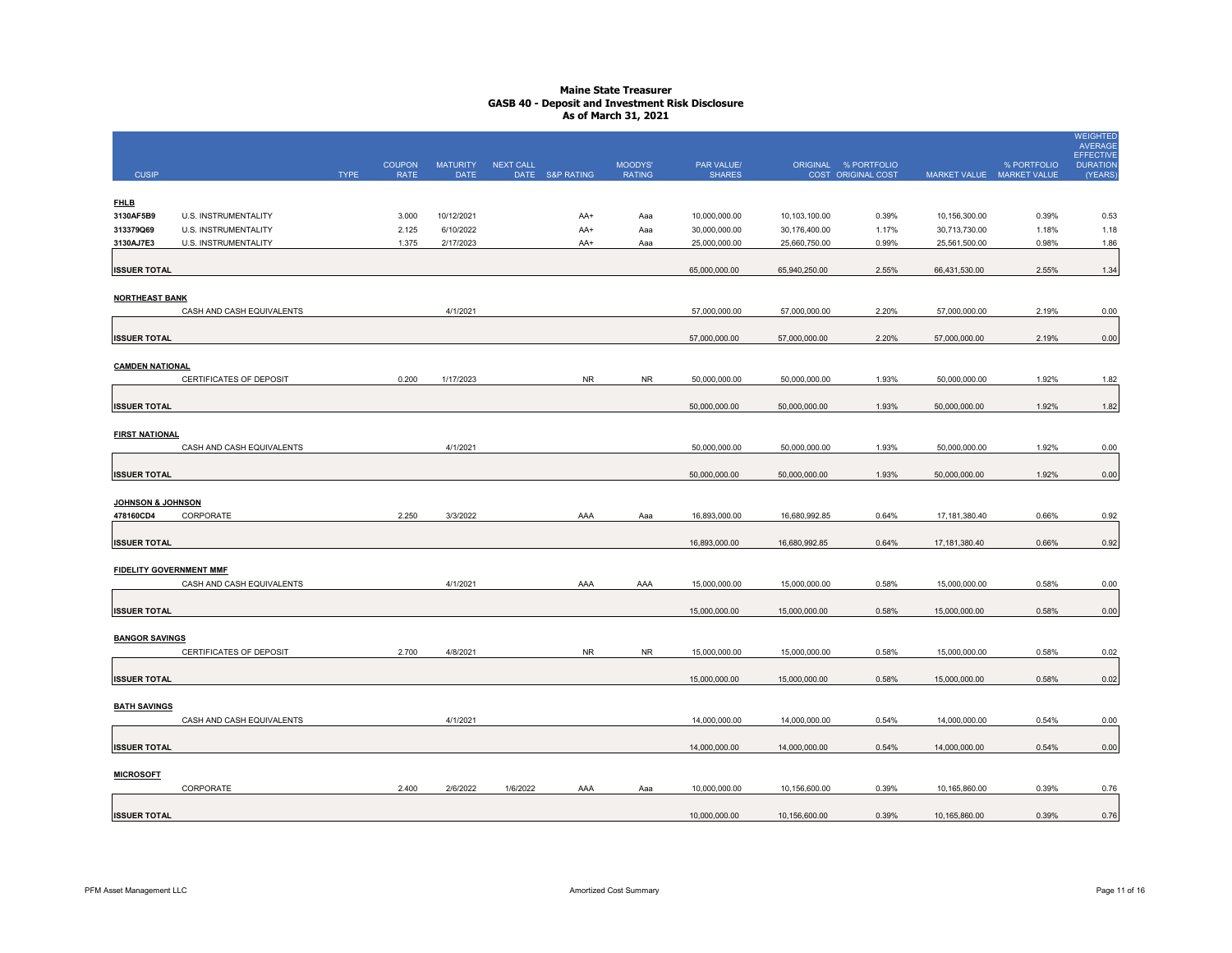| <b>CUSIP</b>                                               | <b>TYPE</b> | <b>COUPON</b><br><b>RATE</b> | <b>MATURITY</b><br><b>DATE</b> | <b>NEXT CALL</b> | DATE S&P RATING | <b>MOODYS'</b><br><b>RATING</b> | <b>PAR VALUE/</b><br><b>SHARES</b> |                  | ORIGINAL % PORTFOLIO<br><b>COST ORIGINAL COST</b> | MARKET VALUE MARKET VALUE | % PORTFOLIO | <b>WEIGHTED</b><br><b>AVERAGE</b><br><b>EFFECTIVE</b><br><b>DURATION</b><br>(YEARS) |
|------------------------------------------------------------|-------------|------------------------------|--------------------------------|------------------|-----------------|---------------------------------|------------------------------------|------------------|---------------------------------------------------|---------------------------|-------------|-------------------------------------------------------------------------------------|
| <b>BIDDEFORD SAVINGS BANK</b><br>CASH AND CASH EQUIVALENTS |             |                              | 4/1/2021                       |                  |                 |                                 | 5,000,000.00                       | 5,000,000.00     | 0.19%                                             | 5,000,000.00              | 0.19%       | 0.00                                                                                |
| <b>ISSUER TOTAL</b>                                        |             |                              |                                |                  |                 |                                 | 5,000,000.00                       | 5,000,000.00     | 0.19%                                             | 5,000,000.00              | 0.19%       | 0.00                                                                                |
| <b>GRAND TOTAL</b>                                         |             |                              |                                |                  |                 |                                 | 2,586,538,000.00                   | 2,589,866,746.31 | 100.00%                                           | 2,600,774,971.71          | 100.00%     |                                                                                     |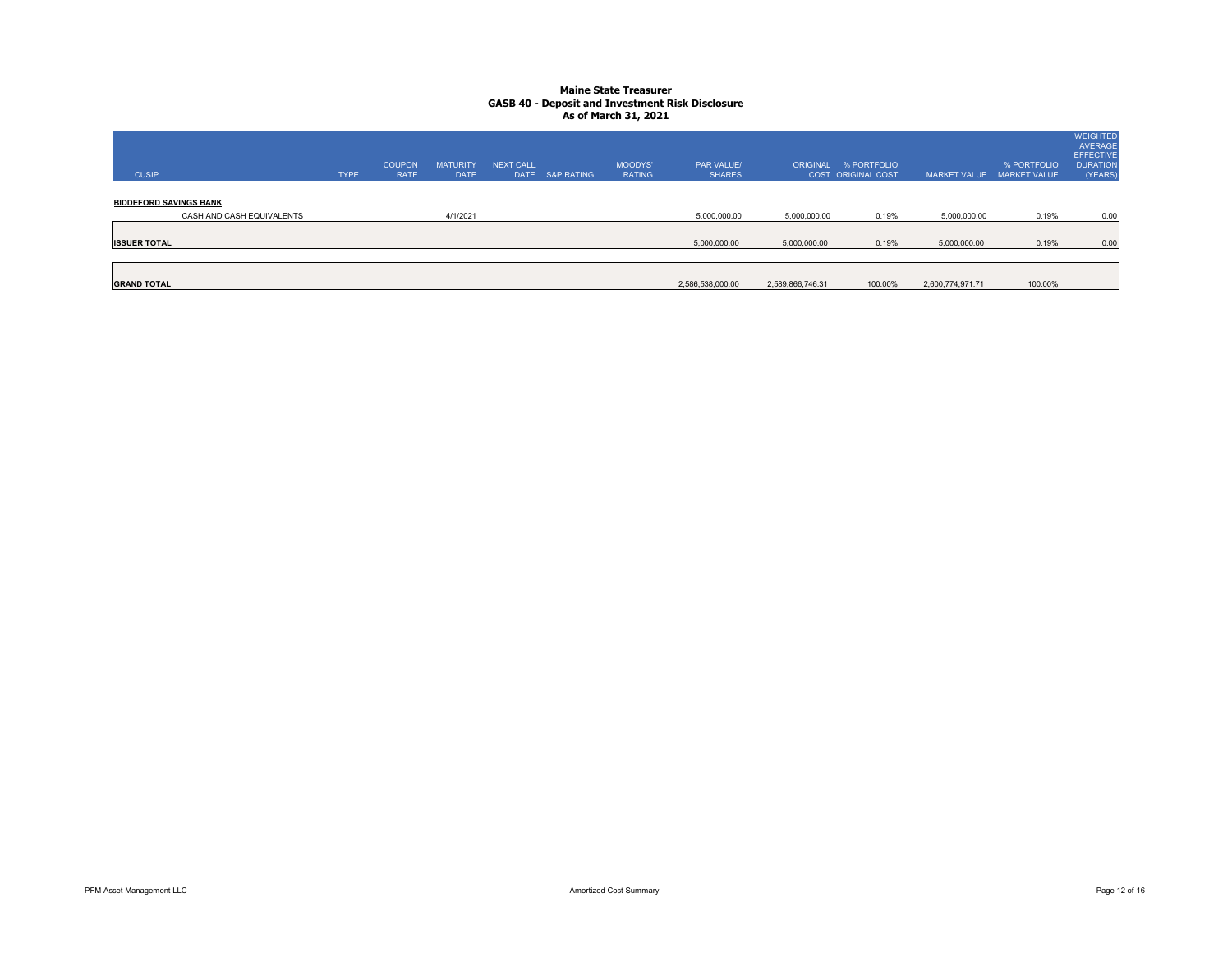#### **Maine State Treasurer Securities PurchasedDuring the Month Ended March 31, 2021**

|                             |                         |             |               |                 |                  |                  |                  |                  | <b>ACCRUED</b>                      |        |
|-----------------------------|-------------------------|-------------|---------------|-----------------|------------------|------------------|------------------|------------------|-------------------------------------|--------|
| <b>CUSIP</b>                | <b>ISSUER</b>           | <b>DATE</b> | <b>COUPON</b> | <b>MATURITY</b> | <b>CALL DATE</b> | PAR VALUE/SHARES | <b>UNIT COST</b> | <b>PRINCIPAL</b> | <b>INTEREST</b><br><b>PURCHASED</b> | YIELD  |
| <b>CASH AND EQUIVALENTS</b> |                         |             |               |                 |                  |                  |                  |                  |                                     |        |
|                             | FIDELITY GOVERNMENT MMF | 3/5/2021    | 0.010V        |                 |                  | 41,000,000.00    | 100.00           | 41,000,000.00    | 0.00                                | 0.010V |
|                             | FIDELITY GOVERNMENT MMF | 3/10/2021   | 0.010V        |                 |                  | 31,000,000.00    | 100.00           | 31,000,000.00    | 0.00                                | 0.010V |
|                             | FIDELITY GOVERNMENT MMF | 3/12/2021   | 0.010V        |                 |                  | 81,000,000.00    | 100.00           | 81,000,000.00    | 0.00                                | 0.010V |
|                             | FIDELITY GOVERNMENT MMF | 3/15/2021   | 0.010V        |                 |                  | 23,000,000.00    | 100.00           | 23,000,000.00    | 0.00                                | 0.010V |
|                             | FIDELITY GOVERNMENT MMF | 3/16/2021   | 0.010V        |                 |                  | 42,000,000.00    | 100.00           | 42,000,000.00    | 0.00                                | 0.010V |
|                             | FIDELITY GOVERNMENT MMF | 3/17/2021   | 0.010V        |                 |                  | 26,000,000.00    | 100.00           | 26,000,000.00    | 0.00                                | 0.010V |
|                             | U.S. BANK DDA           | 3/19/2021   | 0.040V        |                 |                  | 55,000,000.00    | 100.00           | 55,000,000.00    | 0.00                                | 0.040V |
|                             | <b>NORTHEAST BANK</b>   | 3/30/2021   | 0.100V        |                 |                  | 32,000,000.00    | 100.00           | 32,000,000.00    | 0.00                                | 0.100V |
| <b>TOTAL:</b>               |                         |             |               |                 |                  | 331,000,000.00   |                  | 331,000,000.00   | 0.00                                |        |
|                             |                         |             |               |                 |                  |                  |                  |                  |                                     |        |
| <b>U.S. TREASURIES</b>      |                         |             |               |                 |                  |                  |                  |                  |                                     |        |
| 91282CBM2                   | <b>US TREASURY</b>      | 3/1/2021    | 0.125         | 2/15/2024       |                  | 25,000,000.00    | 99.418           | 24,854,492.19    | 1,208.56                            | 0.32   |
|                             |                         |             |               |                 |                  |                  |                  |                  |                                     |        |
| <b>TOTAL:</b>               |                         |             |               |                 |                  | 25.000.000.00    |                  | 24,854,492.19    | 1.208.56                            |        |
|                             |                         |             |               |                 |                  |                  |                  |                  |                                     |        |
|                             |                         |             |               |                 |                  |                  |                  |                  |                                     |        |
| <b>GRAND TOTAL:</b>         |                         |             |               |                 |                  | 356,000,000.00   |                  | 355,854,492.19   | 1.208.56                            |        |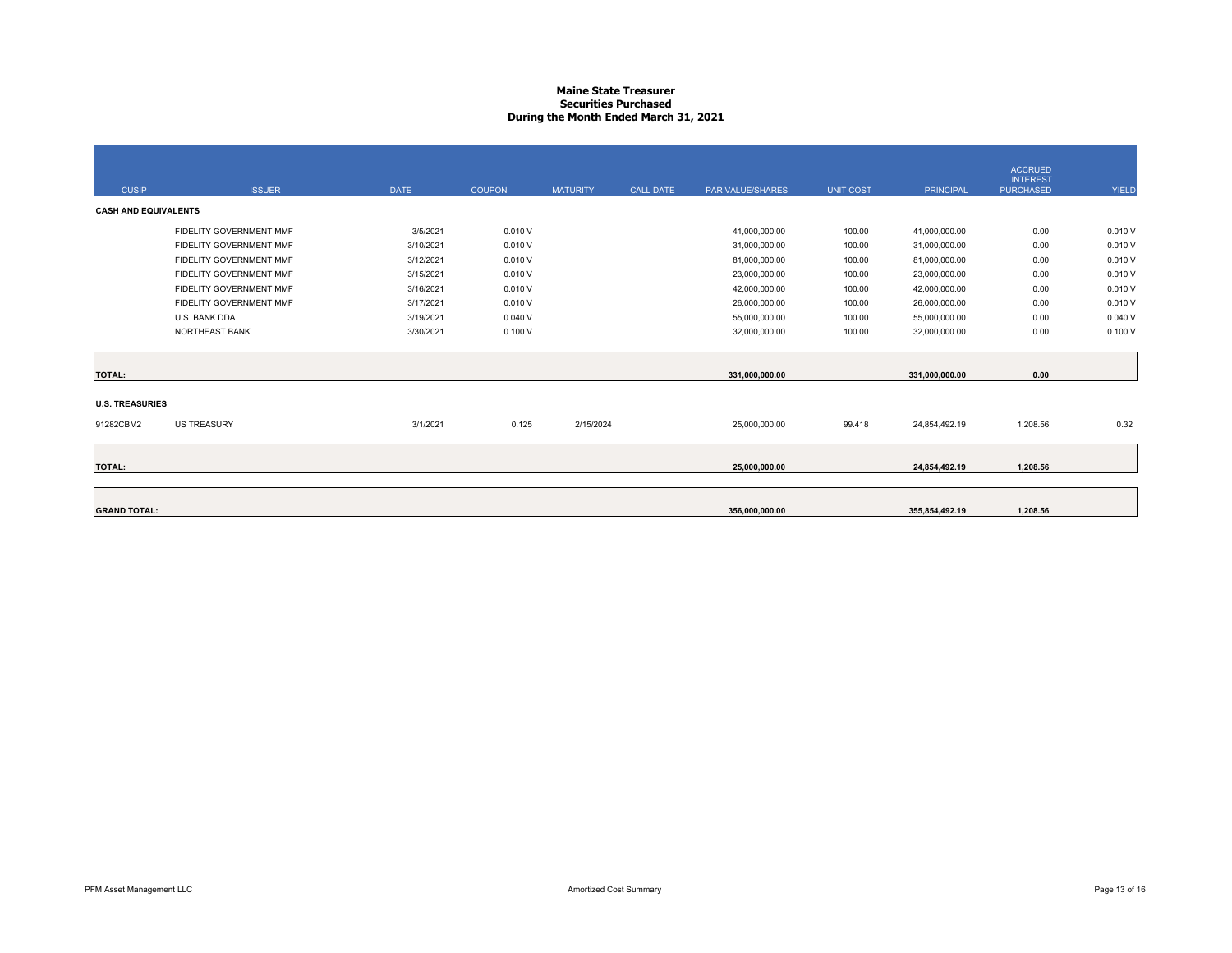#### **Maine State Treasurer Securities Sold and MaturedDuring the Month Ended March 31, 2021**

| <b>TOTAL:</b> |                                                               |                        |                  |                  | 626,000,000.00                | 626,000,000.00                | 0.00<br>626,000,000.00<br>0.00                                 |                  | 0.00<br>626,000,000.00<br>0.00                                                                                             | 0.00         | 0.00                                             | 0.00                               | 0.00                             |                  |
|---------------|---------------------------------------------------------------|------------------------|------------------|------------------|-------------------------------|-------------------------------|----------------------------------------------------------------|------------------|----------------------------------------------------------------------------------------------------------------------------|--------------|--------------------------------------------------|------------------------------------|----------------------------------|------------------|
|               | FIDELITY GOVERNMENT MMF                                       | 3/30/2021              | 0.010V           |                  | 47,000,000.00                 | 47,000,000.00                 | 0.00<br>47,000,000.00                                          | 100.00           | 0.00<br>47,000,000.00                                                                                                      | 0.00         | 0.00                                             | 0.00                               | 0.00                             | 0.010V           |
|               | FIDELITY GOVERNMENT MMF                                       | 3/29/2021              | 0.010V           |                  | 15,000,000.00                 | 15,000,000.00                 | 0.00<br>15,000,000.00                                          | 100.00           | 0.00<br>15,000,000.00                                                                                                      | 0.00         | 0.00                                             | 0.00                               | 0.00                             | 0.010V           |
|               | FIDELITY GOVERNMENT MMF                                       | 3/26/2021              | 0.010V           |                  | 60,000,000.00                 | 60,000,000.00                 | 0.00<br>60,000,000.00                                          | 100.00           | 0.00<br>60,000,000.00                                                                                                      | 0.00         | 0.00                                             | 0.00                               | 0.00                             | 0.010V           |
|               | <b>FIDELITY GOVERNMENT MMF</b>                                | 3/25/2021              | 0.010V           |                  | 41.000.000.00                 | 41,000,000.00                 | 0.00<br>41,000,000.00                                          | 100.00           | 0.00<br>41,000,000.00                                                                                                      | 0.00         | 0.00                                             | 0.00                               | 0.00                             | 0.010V           |
|               | FIDELITY GOVERNMENT MMF                                       | 3/24/2021              | 0.010V           |                  | 4,000,000.00                  | 4,000,000.00                  | 0.00<br>4,000,000.00                                           | 100.00           | 0.00<br>4,000,000.00                                                                                                       | 0.00         | 0.00                                             | 0.00                               | 0.00                             | 0.010V           |
|               | <b>FIDELITY GOVERNMENT MMF</b><br>FIDELITY GOVERNMENT MMF     | 3/22/2021<br>3/23/2021 | 0.010V<br>0.010V |                  | 17.000.000.00<br>2,000,000.00 | 17.000.000.00<br>2,000,000.00 | 17.000.000.00<br>0.00<br>2,000,000.00                          | 100.00<br>100.00 | 17.000.000.00<br>0.00<br>2,000,000.00                                                                                      | 0.00<br>0.00 | 0.00<br>0.00                                     | 0.00<br>0.00                       | 0.00<br>0.00                     | 0.010V<br>0.010V |
|               | <b>FIDELITY GOVERNMENT MMF</b>                                | 3/18/2021              | 0.010V           |                  | 87,000,000.00                 | 87,000,000.00                 | 87,000,000.00<br>0.00                                          | 100.00           | 87,000,000.00<br>0.00                                                                                                      | 0.00         | 0.00                                             | 0.00                               | 0.00                             | 0.010V           |
|               | FIDELITY GOVERNMENT MMF                                       | 3/11/2021              | 0.010V           |                  | 90,000,000.00                 | 90,000,000.00                 | 90,000,000.00<br>0.00                                          | 100.00           | 90,000,000.00<br>0.00                                                                                                      | 0.00         | 0.00                                             | 0.00                               | 0.00                             | 0.010V           |
|               | FIDELITY GOVERNMENT MMF                                       | 3/9/2021               | 0.010V           |                  | 13,000,000.00                 | 13,000,000.00                 | 0.00<br>13,000,000.00<br>0.00                                  | 100.00           | 0.00<br>13,000,000.00<br>0.00                                                                                              | 0.00         | 0.00                                             | 0.00                               | 0.00                             | 0.010V           |
|               | FIDELITY GOVERNMENT MMF                                       | 3/8/2021               | 0.010V           |                  | 73,000,000.00                 | 73,000,000.00                 | 0.00<br>73,000,000.00                                          | 100.00           | 0.00<br>73,000,000.00                                                                                                      | 0.00         | 0.00                                             | 0.00                               | 0.00                             | 0.010V           |
|               | FIDELITY GOVERNMENT MMF                                       | 3/4/2021               | 0.010V           |                  | 45,000,000.00                 | 45,000,000.00                 | 0.00<br>45,000,000.00                                          | 100.00           | 0.00<br>45,000,000.00                                                                                                      | 0.00         | 0.00                                             | 0.00                               | 0.00                             | 0.010V           |
|               | FIDELITY GOVERNMENT MMF                                       | 3/3/2021               | 0.010V           |                  | 56,000,000.00                 | 56,000,000.00                 | 0.00<br>56,000,000.00                                          | 100.00           | 0.00<br>56,000,000.00                                                                                                      | 0.00         | 0.00                                             | 0.00                               | 0.00                             | 0.010V           |
|               | FIDELITY GOVERNMENT MMF                                       | 3/2/2021               | 0.010V           |                  | 47,000,000.00                 | 47,000,000.00                 | 0.00<br>47,000,000.00                                          | 100.00           | 0.00<br>47,000,000.00                                                                                                      | 0.00         | 0.00                                             | 0.00                               | 0.00                             | 0.010V           |
|               | <b>CASH AND EQUIVALENTS</b><br><b>FIDELITY GOVERNMENT MMF</b> | 3/1/2021               | 0.010V           |                  | 29,000,000.00                 | 29,000,000.00                 | 29,000,000.00                                                  | 100.00           | 29,000,000.00                                                                                                              | 0.00         | 0.00                                             | 0.00                               | 0.00                             | 0.010V           |
| <b>CUSIP</b>  | <b>ISSUER</b>                                                 | <b>DATE</b>            | COUPON CALL DATE | <b>MATURITY/</b> | PAR VALUE/SHARES              | <b>ORIGINAL COST</b>          | <b>AMORTIZED COST AT</b><br><b>SALE OR MATURITY</b><br>(AMORT) | <b>PRICE</b>     | <b>MARKET VALUE AT</b><br>SALE / SALE OR MATURITY /<br>ACCRETION / MATURITY CHANGE IN MARKET REALIZED GAIN<br><b>VALUE</b> | (LOSS)       | <b>ACCRUED</b><br><b>INTEREST</b><br><b>SOLD</b> | <b>INTEREST</b><br><b>RECEIVED</b> | <b>INTEREST</b><br><b>EARNED</b> | <b>YIELD</b>     |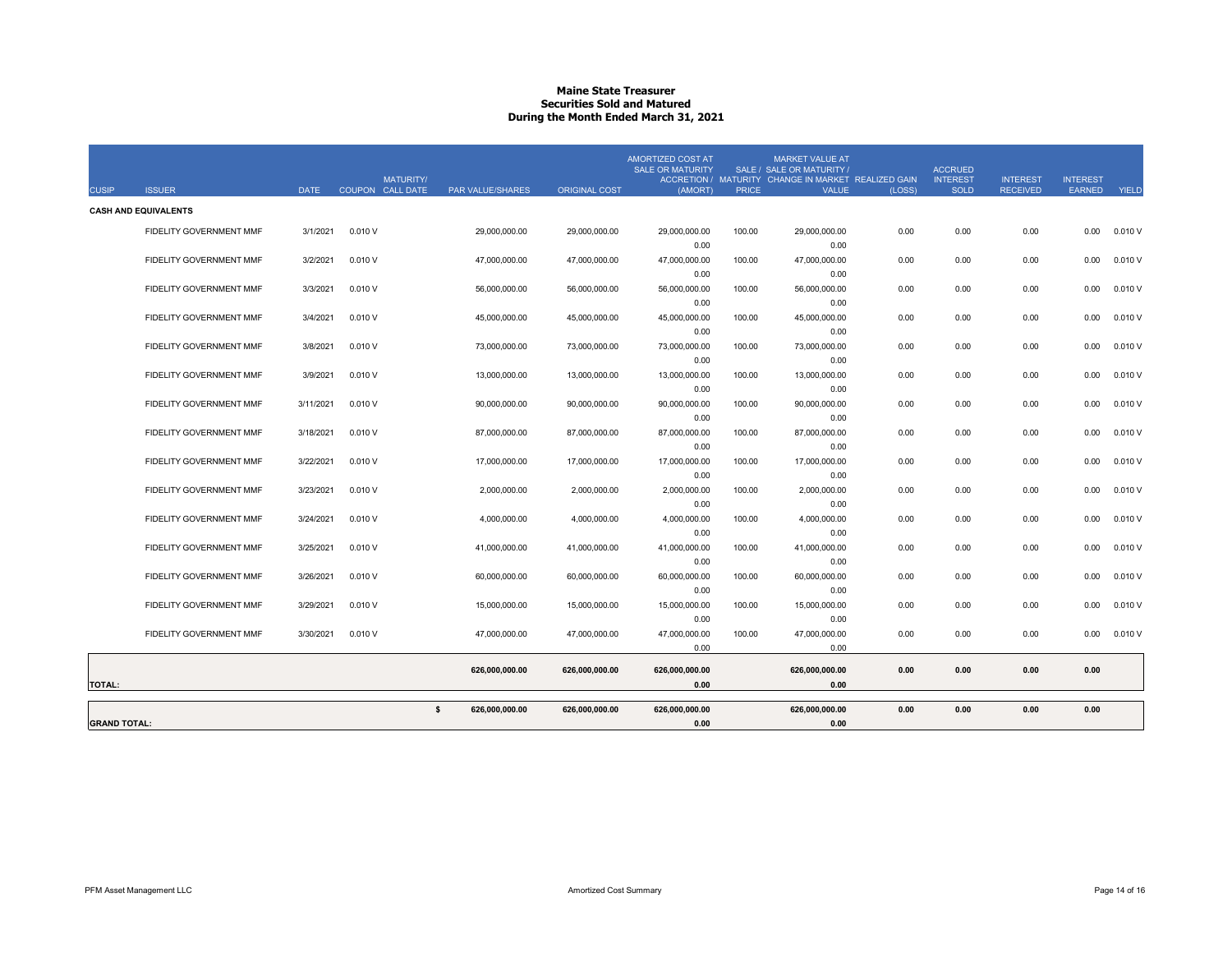### **Maine State Treasurer Transaction Report For the Month Ended March 31, 2021**

| <b>DATE</b> | <b>CUSIP</b> | <b>TRANSACTION</b> | <b>SECURITY TYPE</b> | <b>DESCRIPTION</b>             | <b>MATURITY</b> | <b>PAR VALUE/SHARES</b> | <b>PRINCIPAL</b> | <b>INTEREST</b> | <b>TRANSACTION TOTAL</b> | <b>BALANCE</b> |
|-------------|--------------|--------------------|----------------------|--------------------------------|-----------------|-------------------------|------------------|-----------------|--------------------------|----------------|
|             |              |                    |                      |                                |                 |                         |                  |                 |                          |                |
| 3/1/2021    |              | <b>INTEREST</b>    | CASH EQUIV           | FIDELITY GOVERNMENT MMF        |                 | 0.00                    | 0.00             | 3,372.67        | 3,372.67                 | 3,372.67       |
|             |              | SELL               | <b>CASH EQUIV</b>    | FIDELITY GOVERNMENT MMF        |                 | 29,000,000.00           | 29,000,000.00    | 0.00            | 29,000,000.00            | 29.003.372.67  |
|             |              | <b>INTEREST</b>    | <b>CASH EQUIV</b>    | PFM FUNDS                      |                 | 0.00                    | 0.00             | 3,068.50        | 3,068.50                 | 29,006,441.17  |
|             | 91282CBM2    | <b>BUY</b>         | UST                  | <b>US TREASURY</b>             | 2/15/2024       | 24,854,492.19           | 24,854,492.19    | 1,208.56        | (24, 855, 700.75)        | 4,150,740.42   |
|             |              | <b>INTEREST</b>    | <b>CASH EQUIV</b>    | <b>BATH SAVINGS</b>            |                 | 0.00                    | 0.00             | 659.73          | 659.73                   | 4.151.400.15   |
|             |              | <b>INTEREST</b>    | <b>CASH EQUIV</b>    | <b>BAR HARBOR</b>              |                 | 0.00                    | 0.00             | 3,758.90        | 3,758.90                 | 4,155,159.05   |
|             |              | <b>INTEREST</b>    | <b>CASH EQUIV</b>    | <b>BIDDEFORD SAVINGS BANK</b>  |                 | 0.00                    | 0.00             | 306.86          | 306.86                   | 4,155,465.91   |
|             |              | <b>INTEREST</b>    | <b>CASH EQUIV</b>    | <b>CITIZENS BANK</b>           |                 | 0.00                    | 0.00             | 5,369.84        | 5,369.84                 | 4,160,835.75   |
|             |              | <b>INTEREST</b>    | <b>CASH EQUIV</b>    | <b>FIRST NATIONAL</b>          |                 | 0.00                    | 0.00             | 1,917.81        | 1,917.81                 | 4,162,753.56   |
|             |              | <b>INTEREST</b>    | <b>CASH EQUIV</b>    | <b>NORTHEAST BANK</b>          |                 | 0.00                    | 0.00             | 1,917.81        | 1,917.81                 | 4,164,671.37   |
|             |              | <b>INTEREST</b>    | <b>CASH EQUIV</b>    | <b>TD BANK</b>                 |                 | 0.00                    | 0.00             | 11,643.84       | 11,643.84                | 4,176,315.21   |
|             |              | <b>INTEREST</b>    | <b>CASH EQUIV</b>    | U.S. BANK DDA                  |                 | 0.00                    | 0.00             | 3,266.70        | 3,266.70                 | 4,179,581.91   |
| 3/2/2021    |              | <b>SELL</b>        | <b>CASH EQUIV</b>    | <b>FIDELITY GOVERNMENT MMF</b> |                 | 47,000,000.00           | 47,000,000.00    | 0.00            | 47,000,000.00            | 51,179,581.91  |
| 3/3/2021    |              | <b>SELL</b>        | <b>CASH EQUIV</b>    | FIDELITY GOVERNMENT MMF        |                 | 56,000,000.00           | 56,000,000.00    | 0.00            | 56,000,000.00            | 107,179,581.91 |
|             | 478160CD4    | <b>INTEREST</b>    | CORP                 | JOHNSON & JOHNSON              | 3/3/2022        | 0.00                    | 0.00             | 190,046.25      | 190,046.25               | 107,369,628.16 |
| 3/4/2021    |              | SELL               | <b>CASH EQUIV</b>    | FIDELITY GOVERNMENT MMF        |                 | 45,000,000.00           | 45,000,000.00    | 0.00            | 45,000,000.00            | 152,369,628.16 |
| 3/5/2021    |              | <b>BUY</b>         | <b>CASH EQUIV</b>    | FIDELITY GOVERNMENT MMF        |                 | 41,000,000.00           | 41,000,000.00    | 0.00            | (41,000,000.00)          | 111,369,628.16 |
| 3/6/2021    | 3135G0W33    | <b>INTEREST</b>    | <b>INSTR</b>         | <b>FNMA</b>                    | 9/6/2022        | 0.00                    | 0.00             | 171,875.00      | 171,875.00               | 111,541,503.16 |
|             | 3135G0W33    | <b>INTEREST</b>    | <b>INSTR</b>         | <b>FNMA</b>                    | 9/6/2022        | 0.00                    | 0.00             | 68,750.00       | 68,750.00                | 111,610,253.16 |
| 3/8/2021    |              | SELL               | <b>CASH EQUIV</b>    | FIDELITY GOVERNMENT MMF        |                 | 73,000,000.00           | 73,000,000.00    | 0.00            | 73,000,000.00            | 184,610,253.16 |
| 3/9/2021    |              | <b>SELL</b>        | <b>CASH EQUIV</b>    | FIDELITY GOVERNMENT MMF        |                 | 13,000,000.00           | 13,000,000.00    | 0.00            | 13,000,000.00            | 197,610,253.16 |
| 3/10/2021   |              | <b>BUY</b>         | <b>CASH EQUIV</b>    | FIDELITY GOVERNMENT MMF        |                 | 31.000.000.00           | 31.000.000.00    | 0.00            | (31,000,000.00)          | 166.610.253.16 |
| 3/11/2021   |              | SELL               | <b>CASH EQUIV</b>    | <b>FIDELITY GOVERNMENT MMF</b> |                 | 90.000.000.00           | 90,000,000.00    | 0.00            | 90,000,000.00            | 256,610,253.16 |
| 3/12/2021   |              | <b>BUY</b>         | <b>CASH EQUIV</b>    | FIDELITY GOVERNMENT MMF        |                 | 81,000,000.00           | 81,000,000.00    | 0.00            | (81,000,000.00)          | 175,610,253.16 |
| 3/15/2021   |              | <b>BUY</b>         | <b>CASH EQUIV</b>    | <b>FIDELITY GOVERNMENT MMF</b> |                 | 23,000,000.00           | 23,000,000.00    | 0.00            | (23,000,000.00)          | 152,610,253.16 |
| 3/16/2021   |              | <b>BUY</b>         | <b>CASH EQUIV</b>    | FIDELITY GOVERNMENT MMF        |                 | 42.000.000.00           | 42.000.000.00    | 0.00            | (42,000,000.00)          | 110,610,253.16 |
| 3/17/2021   |              | <b>BUY</b>         | <b>CASH EQUIV</b>    | FIDELITY GOVERNMENT MMF        |                 | 26,000,000.00           | 26,000,000.00    | 0.00            | (26,000,000.00)          | 84,610,253.16  |
| 3/18/2021   |              | SELL               | <b>CASH EQUIV</b>    | FIDELITY GOVERNMENT MMF        |                 | 87,000,000.00           | 87,000,000.00    | 0.00            | 87,000,000.00            | 171,610,253.16 |
| 3/19/2021   |              | <b>BUY</b>         | <b>CASH EQUIV</b>    | U.S. BANK DDA                  |                 | 55,000,000.00           | 55,000,000.00    | 0.00            | (55,000,000.00)          | 116,610,253.16 |
| 3/22/2021   |              | SELL               | <b>CASH EQUIV</b>    | FIDELITY GOVERNMENT MMF        |                 | 17,000,000.00           | 17,000,000.00    | 0.00            | 17,000,000.00            | 133,610,253.16 |
| 3/23/2021   |              | <b>SELL</b>        | <b>CASH EQUIV</b>    | <b>FIDELITY GOVERNMENT MMF</b> |                 | 2,000,000.00            | 2,000,000.00     | 0.00            | 2,000,000.00             | 135,610,253.16 |
| 3/24/2021   |              | SELL               | <b>CASH EQUIV</b>    | <b>FIDELITY GOVERNMENT MMF</b> |                 | 4,000,000.00            | 4,000,000.00     | 0.00            | 4,000,000.00             | 139,610,253.16 |
| 3/25/2021   |              | SELL               | <b>CASH EQUIV</b>    | FIDELITY GOVERNMENT MMF        |                 | 41,000,000.00           | 41,000,000.00    | 0.00            | 41,000,000.00            | 180,610,253.16 |
| 3/26/2021   |              | <b>SELL</b>        | <b>CASH EQUIV</b>    | <b>FIDELITY GOVERNMENT MMF</b> |                 | 60,000,000.00           | 60,000,000.00    | 0.00            | 60,000,000.00            | 240,610,253.16 |
| 3/28/2021   | 3134GWTL0    | <b>INTEREST</b>    | <b>INSTR</b>         | <b>FHLMC</b>                   | 9/28/2023       | 0.00                    | 0.00             | 30,000.00       | 30,000.00                | 240,640,253.16 |
|             | 3134GWTL0    | <b>INTEREST</b>    | <b>INSTR</b>         | <b>FHLMC</b>                   | 9/28/2023       | 0.00                    | 0.00             | 75,000.00       | 75,000.00                | 240,715,253.16 |
| 3/29/2021   |              | SELL               | <b>CASH EQUIV</b>    | FIDELITY GOVERNMENT MMF        |                 | 15,000,000.00           | 15,000,000.00    | 0.00            | 15,000,000.00            | 255,715,253.16 |
| 3/30/2021   |              | SELL               | <b>CASH EQUIV</b>    | <b>FIDELITY GOVERNMENT MMF</b> |                 | 47,000,000.00           | 47,000,000.00    | 0.00            | 47,000,000.00            | 302,715,253.16 |
|             |              | <b>BUY</b>         | <b>CASH EQUIV</b>    | <b>NORTHEAST BANK</b>          |                 | 32,000,000.00           | 32,000,000.00    | 0.00            | (32,000,000.00)          | 270.715.253.16 |
| 3/31/2021   | 912828W89    | <b>INTEREST</b>    | <b>UST</b>           | <b>US TREASURY</b>             | 3/31/2022       | 0.00                    | 0.00             | 375,000.00      | 375,000.00               | 271,090,253.16 |
|             |              | <b>INTEREST</b>    | <b>CASH EQUIV</b>    | <b>MISC INCOME</b>             |                 | 0.00                    | 0.00             | 4.59            | 4.59                     | 271,090,257.75 |
|             |              |                    |                      |                                |                 |                         |                  |                 |                          |                |

**Net Contributions Net Withdrawals**

**271,090,257.75**

**-**